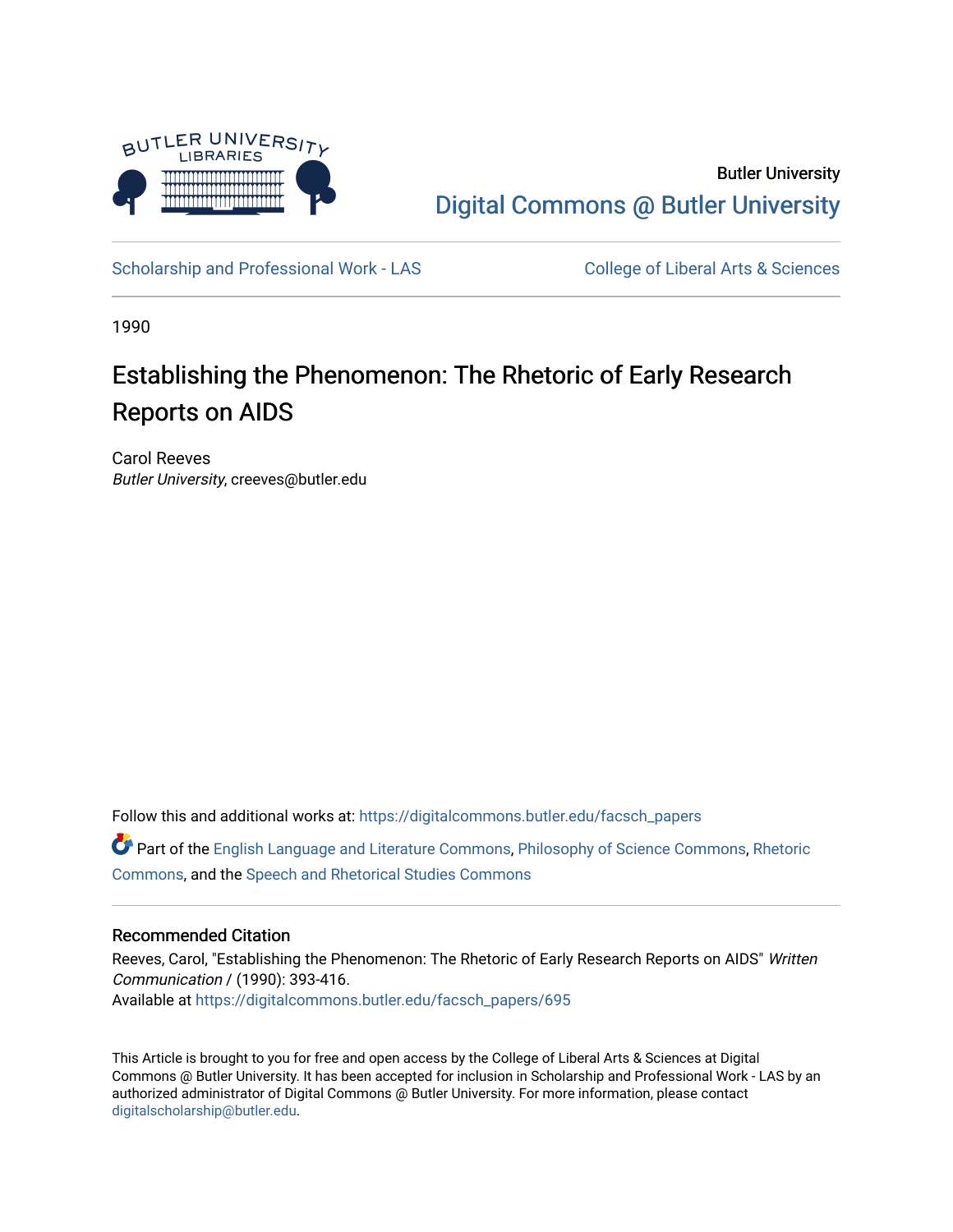# **Establishing a Phenomenon**

# The Rhetoric of Early Medical Reports on AIDS

## **CAROL REEVES Butler University**

## **Abstract**

In thefirst three medical reports on AIDS which were published in 1981 in the New England Journal of Medicine, the writers' primary rhetorical agenda was to argue that a new medical discovery had been made. A secondary agenda was to offer etiological explanations for the new problem. To establish the new disease entity as deserving serious attention, the writers built a sense of mystery by confronting established medical knowledge about immunodeficiency and emphasizing the inability of modern medicine to diagnose and treat the problem. When they explained the phenomenon in etiological terms, rather than confronting the disciplinary matrix, the writers relied on established medical knowledge of infection rates in homosexual males as well as prevailing social views about the dangerous nature of male homosexual activity; consequently, they were able to imply that nothing was mysterious or surprising about immunodeficiency in homosexual males.

In December 1981, the New England Journal of Medicine published three reports (Gottlieb et al.; Masur et al.; Siegal et al.) announcing the discovery of immune system failure in young, previously healthy patients. In making such an announcement, the three medical teams were attempting to establish a *new* medical problem and thus had to characterize it for the sake of future diagnosis, treatment, and research. But since most of the patients were homosexual males, the writers were also recounting a story of morbidity and mortality among the "wrong patients," as Gallo (1987, p. 47) later termed them. Thus explaining the presence of the new condition in homosexual males was another component of the rhetorical agenda. The writers' strategies in *establishing* and *explaining* the new syndrome for the benefit of practitioners and researchers who would later treat and investigate the problem are the focus of this analysis. I will argue through an analysis of the introductions, patient histories, and discus-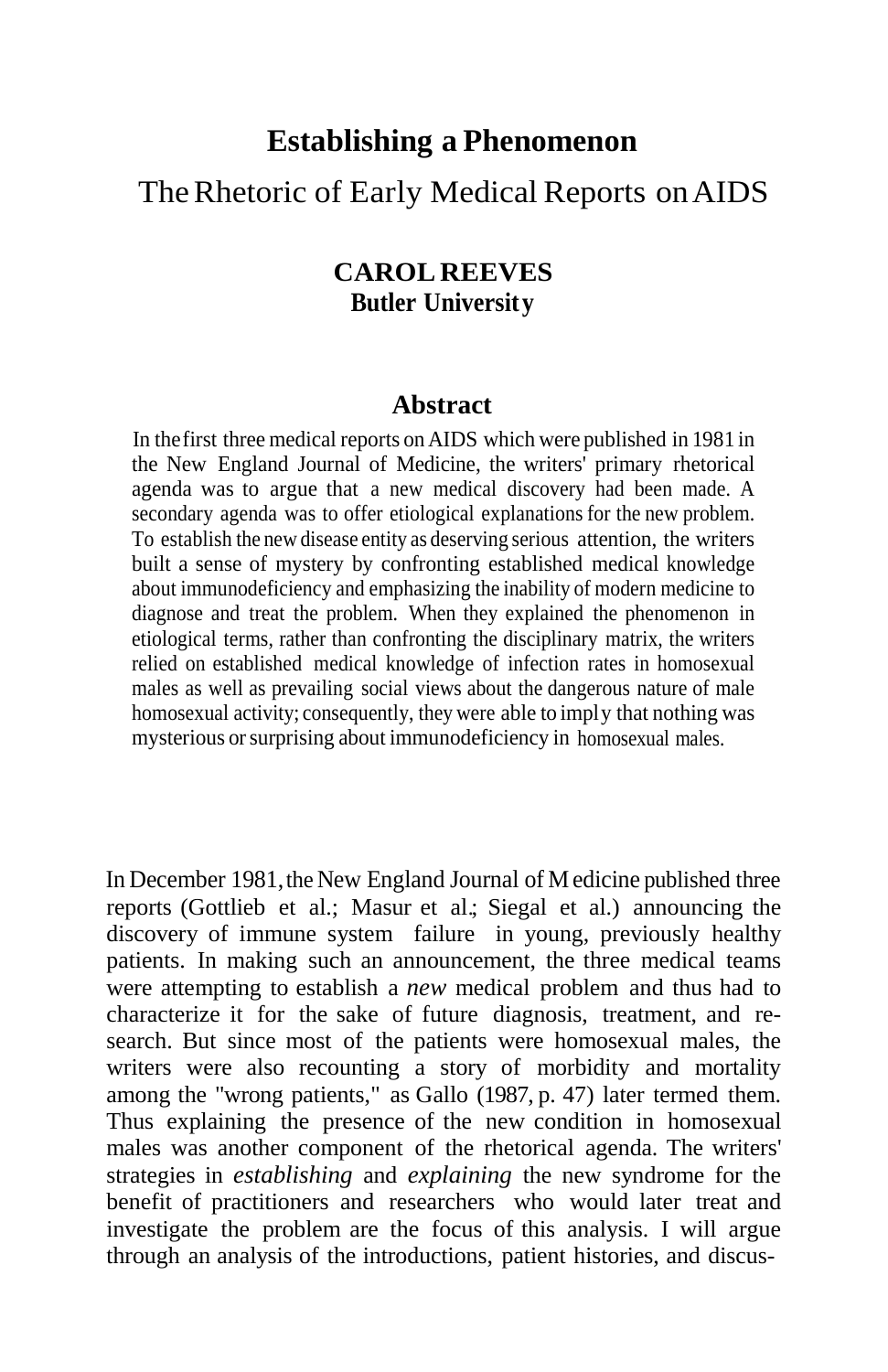sions in these reports that establishing and explaining the new phenomenon required two distinct rhetorical strategies. In establishing a phenomenon, the writers *confronted* disciplinary knowledge whereas in explaining a phenomenon, they *relied* on such knowledge in making etiological claims.

How a given community or discipline establishes and validates a phenomenon as appropriate for inquiry is an important question for rhetoricalstudies.SociologistRobertMerton (1987)distinguished the cognitive and social patterns of "establishing the phenomenon" and "explaining the phenomenon" (p. 1). The former pattern aims at definitive characterization while the latter pattern concerns identification of cause and effect relationships. Merton argued that unscientific and invalid theories result from attempts to explain a phenomenon that has not been characterized orshown to exist. Given Merton's warning, the fact that two of these three reports on AIDS attempts to explain the new phenomenon before there was consensus aboutitsexistenceprovesaninterestingproblemforrhetoricalinquiry.

As Merton (1973) noted, the competition between collectives tobe the first to characterize a problem gives a "political dimension" to the activityof establishing thephenomenon.Collectives compete to"capture what Heidegger called the 'public interpretation of reality.'With varying degrees of intent, groups in conflict want to make their interpretations the prevailing one of how things were and are and will be" (pp. 110-111). In 1981, those first announcing a new form of immunodeficiency naturally wanted their interpretations to prevail over other possible interpretations. That year,four reports were published on the new immunodeficiency: the three cited here and an earlier one published in June in the *Morbidity and Mortality Weekly Report* ("Pneumocystis," 1981). The writers of these reports had to characterize the disorder in such a way that the medical community recognized a threat to public health and took measures to solve the problem. These characterizations had to be compelling enough to contribute to a public understanding of the condition as a new medical mystery deserving attention.

Unfortunately, clinical difficulties with characterizing and interpreting the devastating symptoms led to significant rhetorical problems for the writers who first attempted to establish and explain the problem. Because of the bizarre constellation of the patients' symptoms,. disagreement about the writers' interpretations of the problem was inevitable. Modern technology could provide no definitive explanation for loss of immune functions in previously healthy patients.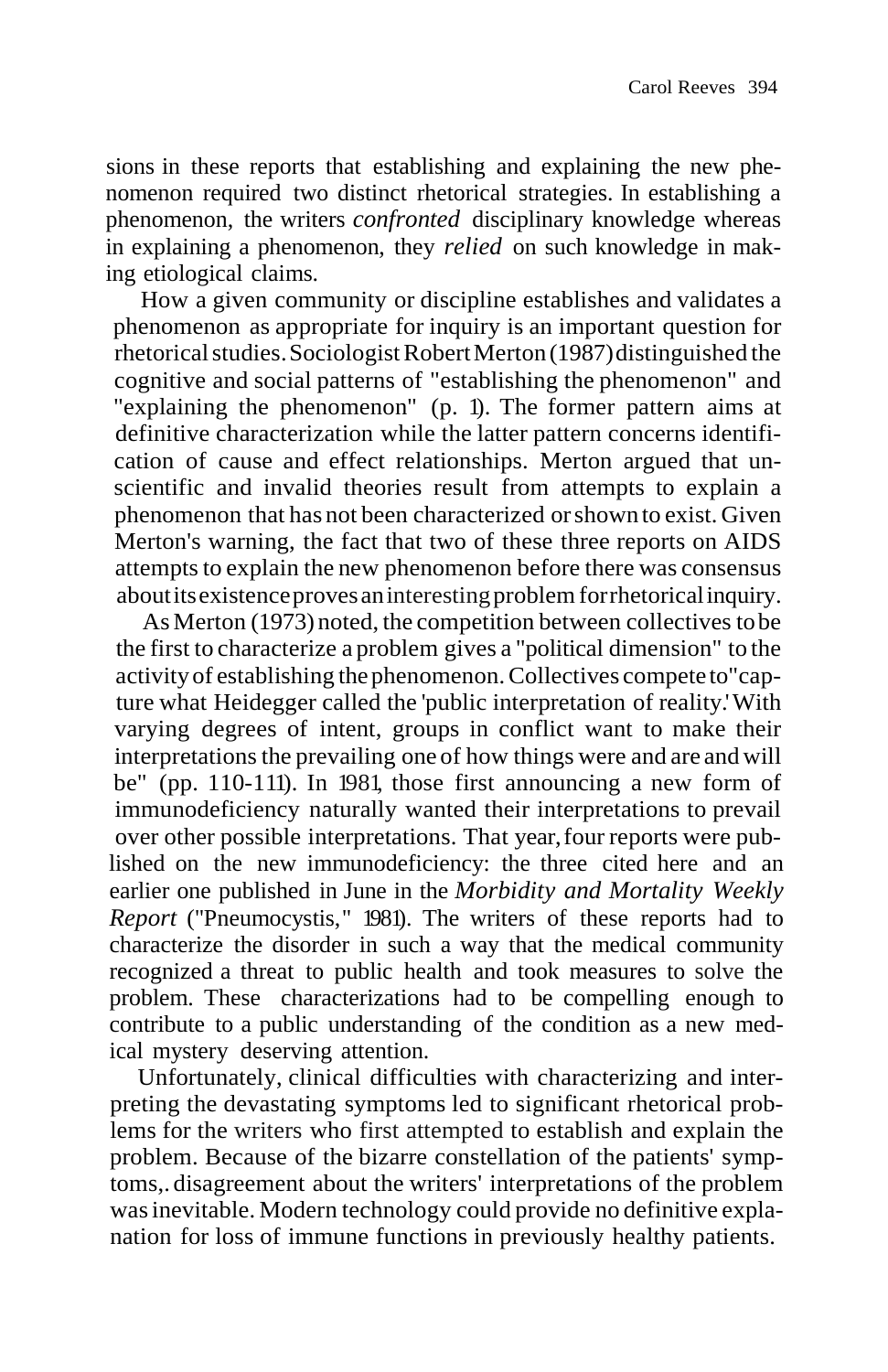The most sophisticated assays revealed that the patients had no helper T-lymphocytes, which are cells serving important immune and regulatory functions and which are responsible for cell-mediated immunity. Without helper cells, the immune system simply does not work. The findings that the patients lacked these cells were surprising; however, the assays could not reveal an underlying condition that might have led to the problem. In addition, there was no objective way to determine which of the various infections that accompanied the syndrome was the cause and which the effects of immunodeficiency. Typically present were a rare pneumonia *(pneumocystis carinii),* unusual parasitic infections, a rare skin cancer that normally occurred in older men (Kaposi's sarcoma), and severe cases of normally treatable viruses such as cytomegalovirus (CMV) and herpes simplex virus (HSV). Siegal (1983) explained that the lack of historical precedent made attempts to characterize the problem almost impossible. He distinguished AIDS from other scourges such as cholera, polio, influenza, and the Black Plague: "AIDS has introduced a new dimension: instead of merely eluding, it directly attacks the sophisticated structure of immunity that evolution and individual experience have built . . . ." Such a "remarkable experiment of nature," (p. 1) as he termed it, would necessarily offer specific rhetorical challenges for those first describing it.

Besides the difficulty with definitive characterization, another component in the rhetorical problem faced by these writers in 1981 was that no agreement existed among clinicians and practitioners that this new problem warranted massive research efforts. Despite the June 1981*MorbidityandMortalityWeeklyReport* of*pneumocystis carinii* pneumonia in homosexual males, the problem of immunodeficiency had not become a significant research problem by December. As Shilts (1987) reported, during a September 1981 conference on Kaposi's sarcoma and opportunistic infections at the National Cancer Institute (NCI), experts ignored the outbreak of immunodeficiency among homosexual males in the United States. Instead, they debated the intricacies of Kaposi's sarcoma and how it had been treated in Africa without addressing its possible relation to the outbreak of immunodeficiency in the United States. Shilts noted that except for a paper presenting epidemiological work by a doctor who had treated such patients, no discussion of the problem of immunodeficiency in homosexual males occurred at the conference (pp. 93-95). Yet by September 1981, 120 cases of immunodeficiency in previously healthy persons had been reported (p. 94). According to Shilts, the lack of urgency with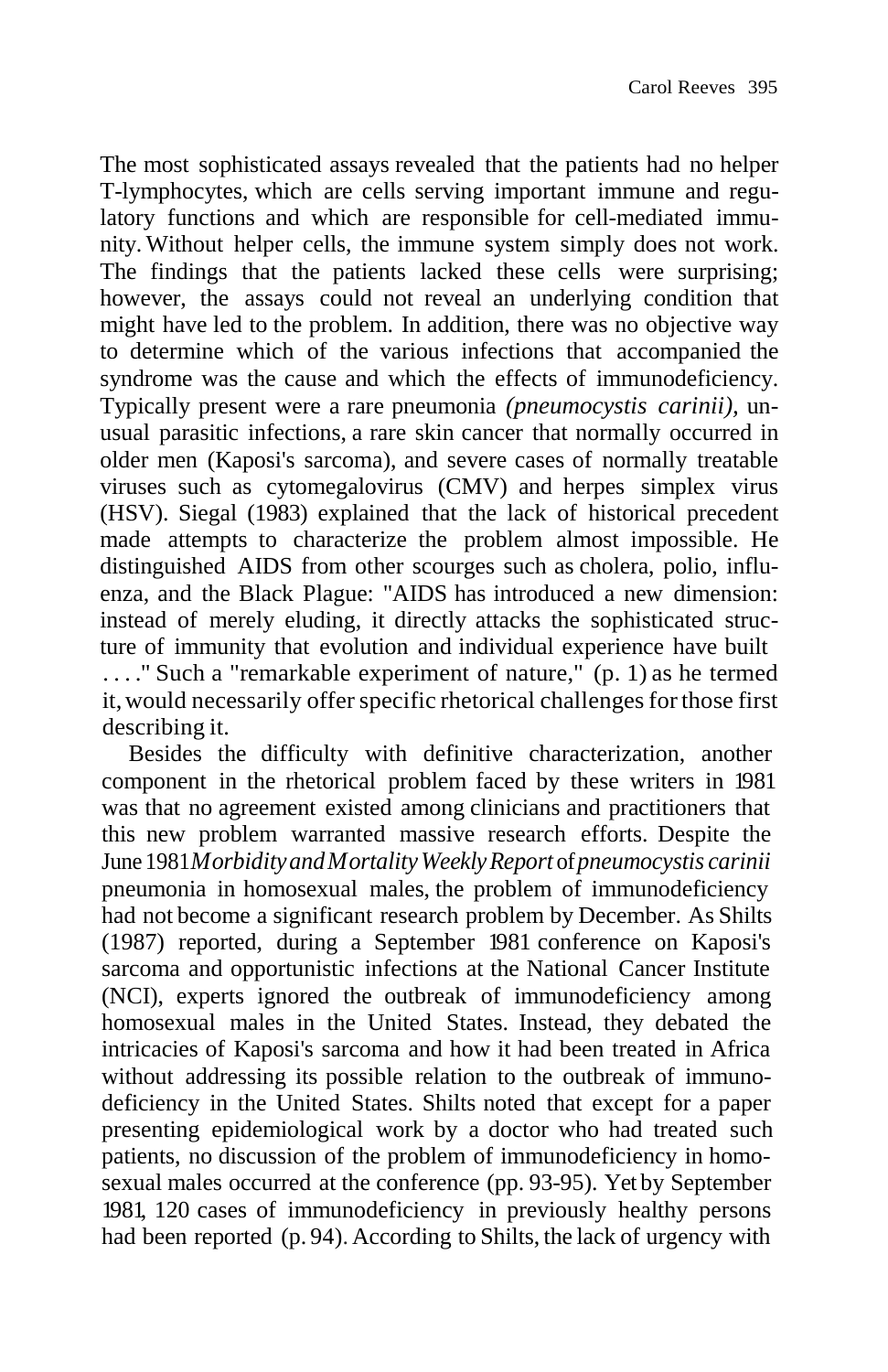respect to the issue at the NCI conference suggested to clinicians who had treated these patients that "no one cared because it was homosexuals who were dying" (p. 95). Shilts also contended that "people died while scientists did not at first devote appropriate attention to the epidemic because they perceived little prestige to be gained in studying a homosexual affliction" (p. xxii).

Another way to view the situation would be to argue that because only one report had been published on an outbreak of opportunistic infections previous to the three discussed here, scientists simply were not aware of the problem . The writers who first treated and reported the problem not only had to convince the medical community that a problem existed but also had to build into their characterization of the disease the social necessity for additional research.

The sexual orientation of the first patients to be diagnosed with acquired immunodeficiency played a significant role in the early characterization of the disease as well asthe development of attitudes toward it.An editorialin the same issueofthe*New England Journal of M edicine* in which the three reports under discussion appeared stated that the new syndrome had appeared in a "liberated sub-group" (Durack, 1981, p. 1466). In early 1982,Gilkey referred to the disease as "homosexuality-related" (p. 933). The assumption that the disease was related to male homosexual activity was fueled by knowledge of disease rates in homosexual groups as well as prevailing social attitudes about homosexual activity. Clinical studies in the 1970s had demonstrated high rates of sexually transmitted disease, including unusual parasitic infections, among homosexual males. Certain infections, such asthe gay bowel syndrome, were linked exclusively to the male homosexual population . This documented knowledge of disease in such patients prepared many doctors to think "that a new 'gay cancer' had surfaced in the United States" (Siegal, 1983, pp. 1-2); hence the problem was not viewed as a threat to the wider heterosexual population . Although there was growing awareness of the problem as a potential threat to homosexual males, there was no consensus among scientists that it represented a medical mystery that required significant funding and research.

In building research incentives, writers also had tomake significant decisions about the language they used in identifying risk groups and characterizing the disease. This language often contained plague metaphors. Although Siegal insisted that AIDS should not be clinically compared to previous incidences of plague, the language of AIDS was replete with the "end of the world rhetoric" that Sontag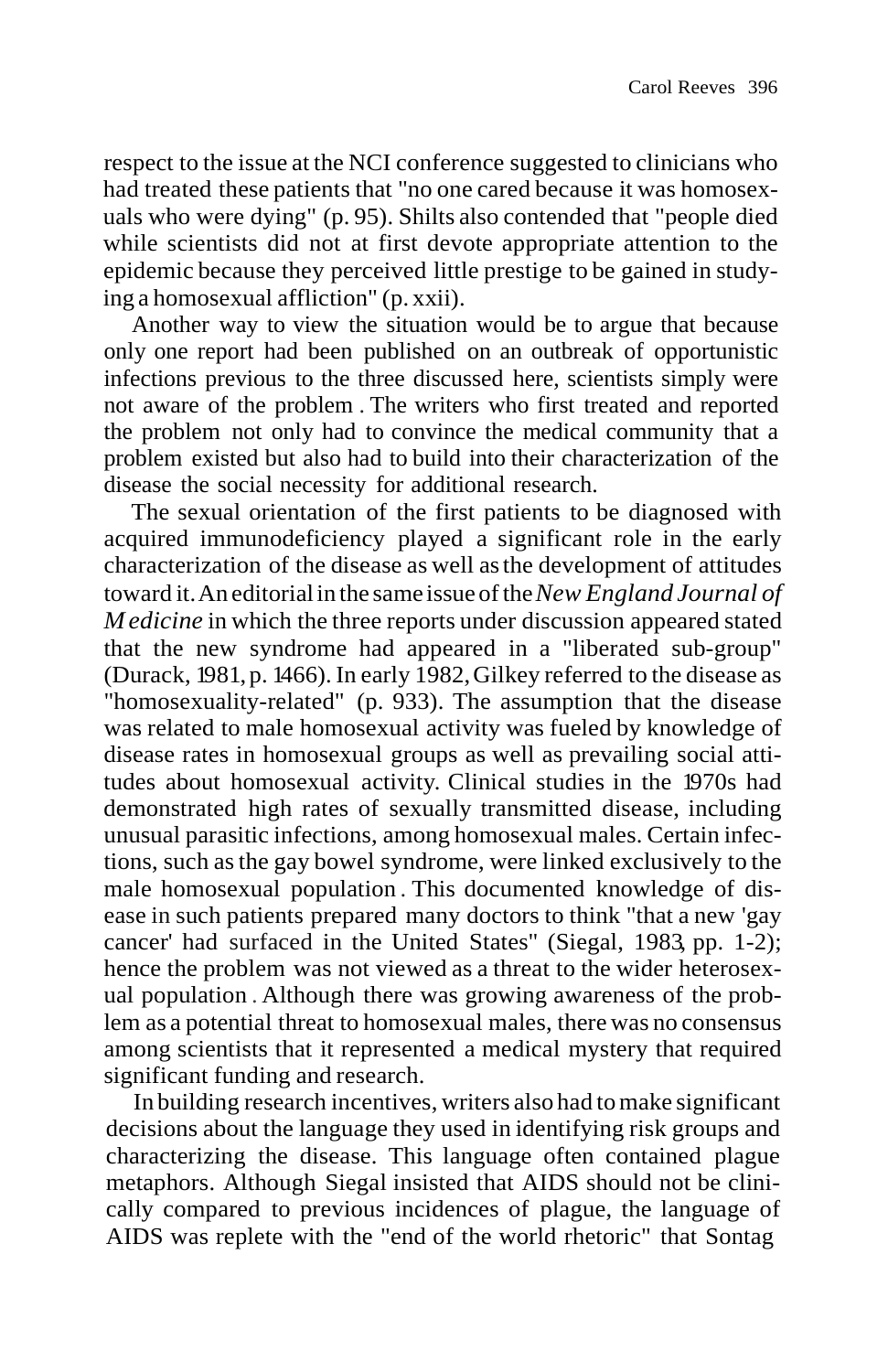(1988, p. 86) identified as a "numbing contemplation of catastrophe." As Sontag argued, public discourse is often well intentioned but dangerously unconscious of the implications of metaphor. The plague metaphor evokes images of "collective calamity, evil, [or] scourge" (p. 44), of illness that is "inflicted, not just endured" (p. 45). Moreover, according to Sontag, "there is a link between imagining disease and imagining foreignness. It lies perhaps in the very concept of wrong, which is archaically identical with the non-us, the alien" (p. 48). The metaphors of plague combined easily with popular notions of homosexuals as foreign, as "a community of pariahs" (p. 25). In addition, such metaphors contributed to a conception of AIDS as inevitably fatal and patients as helpless victims. These conceptions evoked the inevitability of "generic defeat" and made AIDS the "rebuke to life and hope" (p. 24), a certain death sentence. As Burke (1966) taught us, "Much that we take as observations about 'reality' may be but the spinning out of possibilities implicit in our particular choice of terms" (p. 46). Sontag (1988) argued that these "implicit possibilities," the ideological and social implications in any given terminology, must be "exposed, criticized, belabored, used up" (p. 94).

The details of the rhetorical situation outlined here contributed to the necessity that writers of early reports on the new immunodeficiency construct arguments with warrants that reached beyond the empirical data and called on premises about the nature of compelling medical mysteries. Although the data indicated that the patients' immune systems were depressed or nonexistent, they could not indicate that the condition was new, that it was infectious, and that it deserved the attention of researchers. The writers had to argue what the data implied: that a highly complex medical mystery deserving of aggressive research had been uncovered .They needed to establish a sense of urgency by demonstrating that thisphenomenon represented the kind of problem that could not be solved by the then-current understanding and practice in biomedicine.

Holton's(1965) theory that a thematic imagination in science plays a significant role in building scientific theory and establishing research problems is applicable here. Holton contended that "the process of building up an actual scientific . theory requires explicit or implicit decisions, such as the adoption of certain hypotheses and criteria of preselection that are not at all scientifically 'valid' in most cases" (p. 90). Communal acceptance of a research problem or a new theory involves decisions based on "presuppositions, notions, terms, methodological judgments and decisions" {p. 98) embedded in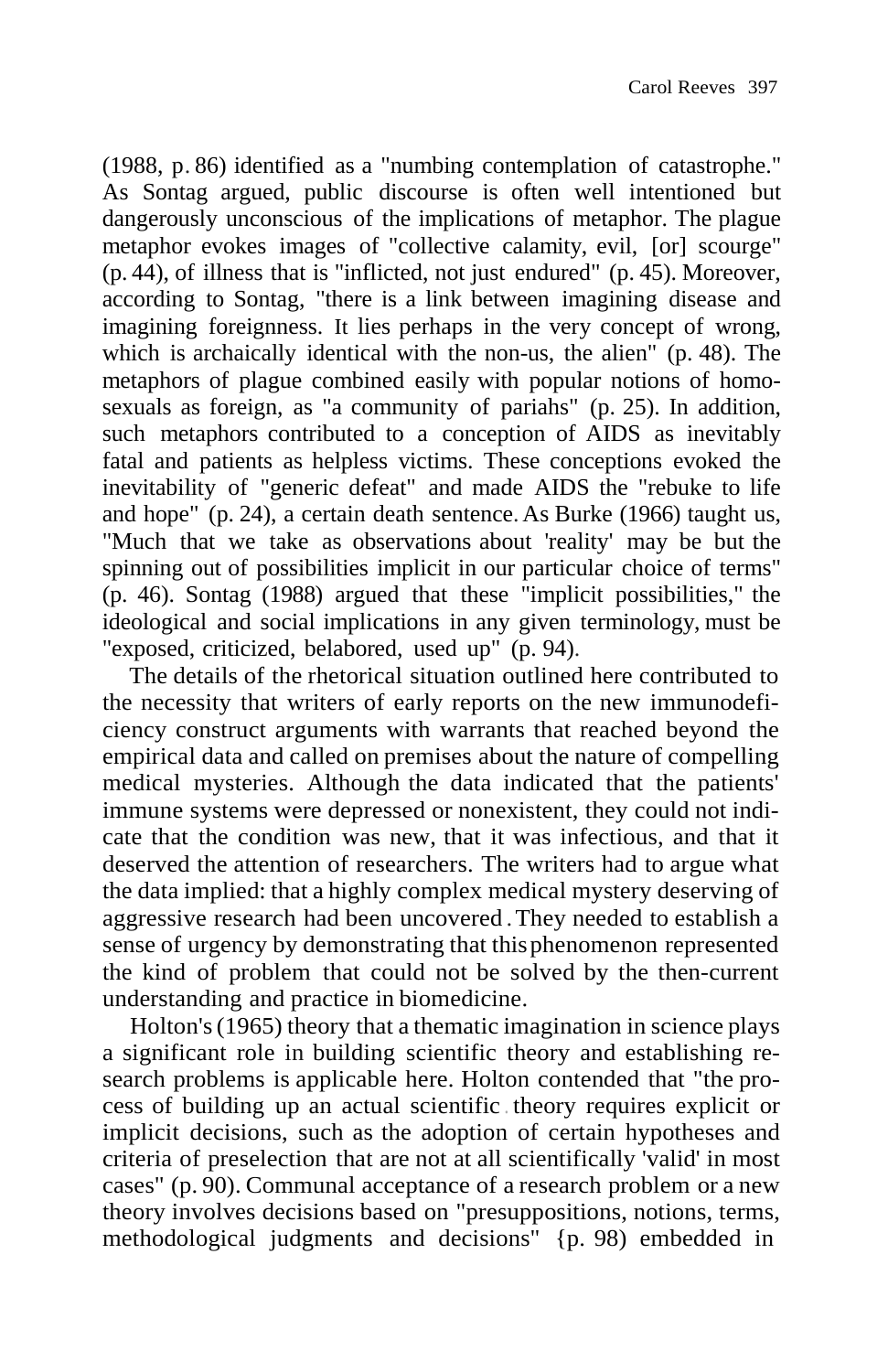interpretive networks. One theme embedded in the cognitive network of scientific investigation is the concept of mystery. In medical science, morbidity and mortality are warrants for considering a medical problem worthy of attention, but thematic conceptions of a problem as unsolvable and unexplained, asa medical mystery,also drive research in biomedicine. In order to attract the attention of the research community, the writers of the early reports on the new problem of acquired immunodeficiency were faced with the rhetorical task of building a context of surprise and mystery.

Previous investigation into the ways that problems come to be viewed by scientific communities as significant provides insight into the task faced by the medical teams discussed here. Myers (1984) showed how grant writers "persuade without seeming to persuade" (p. 220) by projecting an authoritative persona and attempting to redefine a field in order to clarify the connection between their new idea or problem and the needs of the disciplinary matrix. He contended that announcing new research problems poses special rhetorical problems, and in such cases, "one must either present a persona as an established member of one of the fields, or redraw the fields around the work" (p. 221). Myers's findings implied that the rhetorical strategies that writers employ in grant proposals eventually influence the shape of a field by offering new problems or new approaches to old problems.

Prevailing social attitudes may also influence community attitudes toward the selection of research problems. In his analysis of syphilis research, Fleck (1979) illustrated how research objectives could be shaped by the "habits of thought" informed by the discursive practices, the interactions and negotiations, within "thought collectives," which he defined as a "community of persons mutually exchanging ideas or maintaining intellectual interaction" (p. 39). In tracing the history of syphilis research, Fleck demonstrated how social impetus, identified in the terminology used by collectives to describe the disease, influenced research objectives. As long as syphilis was seen as a "carnal scourge," serious investigation did not occur. A massive research effort began only after syphilis came to be viewed as an "empirical-therapeutic disease," a conception fueled in part by a prevailing social attitude that research ought to be done (p. 10). For Fleck, "cognition isthemost socially-conditioned activity of man, and knowledge isthe paramount social creation" (p.42).

Similarly, Latour and Woolgar (1979) traced the social construction of a scientific fact and the formation of a new field of study by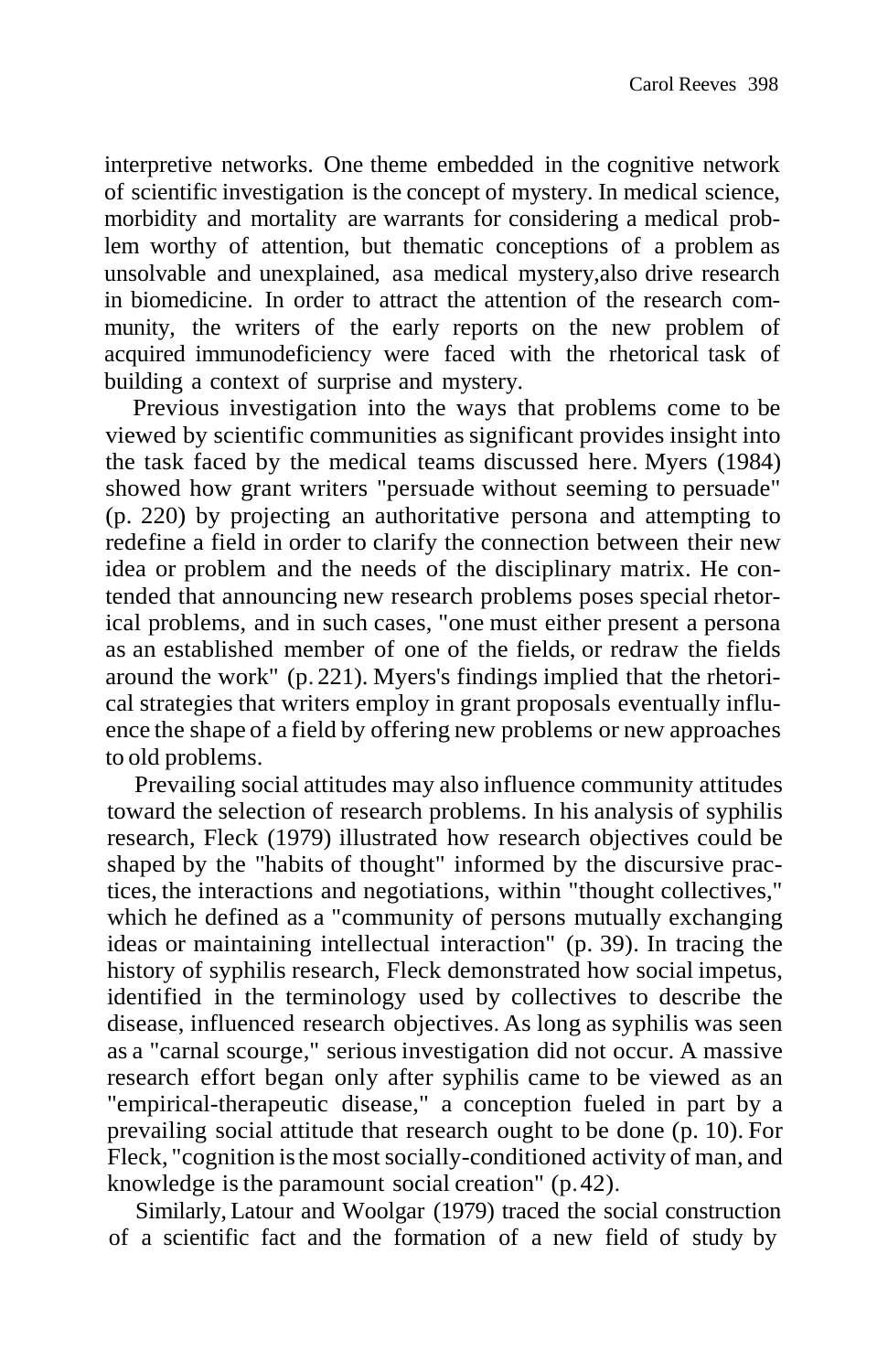observing the negotiations and the inscriptive practices in a Pasteur Institute laboratory. The authors stated that they were */1* concerned with the *social* construction of scientific knowledge in so far as this draws attention to the *process* by which scientists make sense of their observations" (p. 32). As they demonstrated, the process of fact construction is not as well ordered as scientists' reconstructions and rationalizations in published literature might suggest but often *<sup><i>n*</sup> entails the confrontation and negation of utter confusion" (p. 36). Fact construction also involves persuasion that

enables them [scientists] to convince others that what they do is important, that what they say is true, and that their proposals are worth funding. They are so skillful, indeed, that they manage to convince others not that they are being convinced but that they are simply followingaconsistentlineofinterpretation ofavailableevidence.(p.70)

These previous investigations into the social and rhetorical nature of building theory, constructing facts, and identifying research problems are germane to the present discussion. In the three early reports on AIDS, the most compelling social imperative was to announce findings of a new disease threatening the health of some groups and to attract the attention of researchers; the writers had to *establish* the phenomenon as new, as a medical mystery, and as a challenging research problem. In establishing the condition as a *new* phenomenon, their primary rhetorical agenda was to *reject* documented cases and knowledge of immunodeficiency states as suitable explanations of the morbidity and mortality they had observed. They built incentives for research by emphasizing the tragic course of the disease and their failure in treating it. These two rhetorical strategies constructed the disease as a surprising medical problem worthy of aggressive investigation.

*Explaining* the phenomenon is another pattern found in the 1981 reports by Gottlieb et al. and Siegal et al., whose patients were all homosexual males. To explain the problem, the writers connected male homosexual activity with disease etiology. Rather than *confronting* disciplinary knowledge as they had in establishing the problem as a new medical mystery, Gottlieb et al. and Siegal et al. *relied* on documented knowledge of disease in homosexual males, and on tacit understanding of male homosexual behavior to explain the problem. The resulting implication was that the occurrence of such profound immunodeficiency inhomosexual males was not so surprising after all.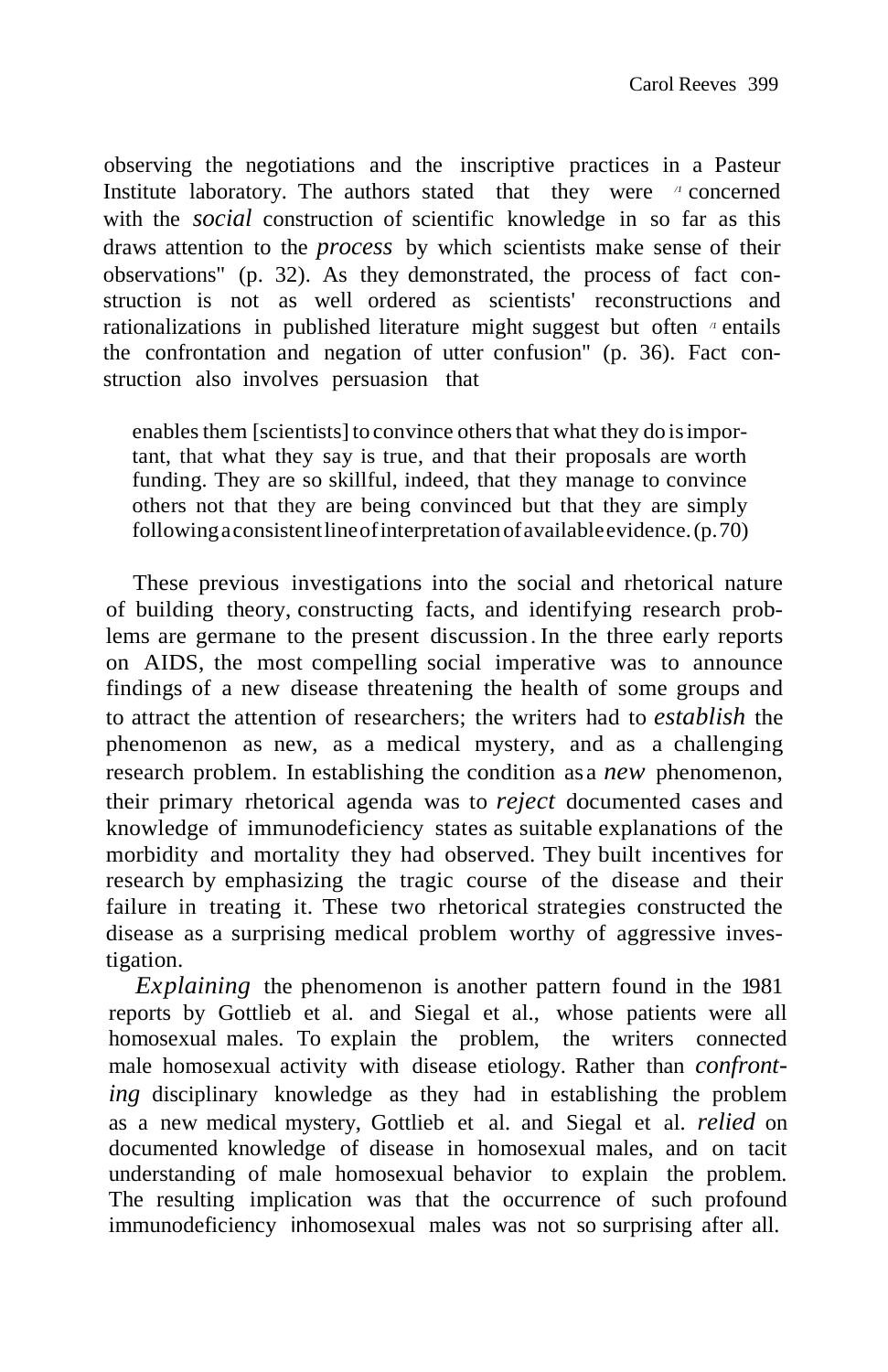#### CONFRONTING THE DISCIPLINE

Throughout these three reports, the writers established the phenomenon of AIDS by confronting disciplinary knowledge about immune deficiency states. Such a strategy served two purposes. First, by enumerating such knowledge, the writers demonstrated their membership in the disciplinary matrix. They demonstrated that they had thoroughly considered all possible explanations. Enumeration of the *known* directed them in their struggle for rhetorical control over the *unknown.* Moreover, the lists of possible explanations, of definitions of what the problem reported was *not,* amplified the mysterious nature of a problem that asked to be solved.

Ziman (1968) argued that the element of surprise plays a highly rhetorical role in scientific discourse because it gives a proposition "weight" as a cpntribution to knowledge (p. 50). The unexpected announcement, the unanticipated finding, the unusual evidence-all are solid commodities in scientific argument. The surprise element in science comes into play when an observation cannot be explained by existing knowledge. The titles of all three reports emphasized the surprising fact that a condition previously associated with transplantation and chemotherapy was suddenly afflicting previously healthy young adult men:

Gottlieb et al. (1981, p. 1426): "Pneumocystis Carinii Pneumonia and Mucosal Candidiasisin Previously Healthy Homosexual Men"

- Masur et al. (1981, p. 1431): "An Outbreak of Community-Acquired Pneumocystis Carinii Pneumonia"
- Siegal et al. (1981, p. 1439): "Severe Acquired Immunodeficiency in Male Homosexuals, Manifested by Chronic Perianal Ulcerative Herpes Simplex Lesions"

Although the titles emphasized the empirical evidence, they also hinted at the implications of this evidence; such a tendency in titles has been noted previously (Bazerman, 1984, p. 182). Terms such as "homosexual," "outbreak," and "community" suggested possible risks to certain groups.

In the introductions to their reports, the writers constructed the context of surprise by delineating existing knowledge and then announcing findings that threatened to modify that knowledge. For example, in their introduction, Gottlieb et al. (1981) outlined the known conditions that involve acquired T-cell defects-"untreated Hodgkin's disease, sarcoidosis, and viral infections" as well as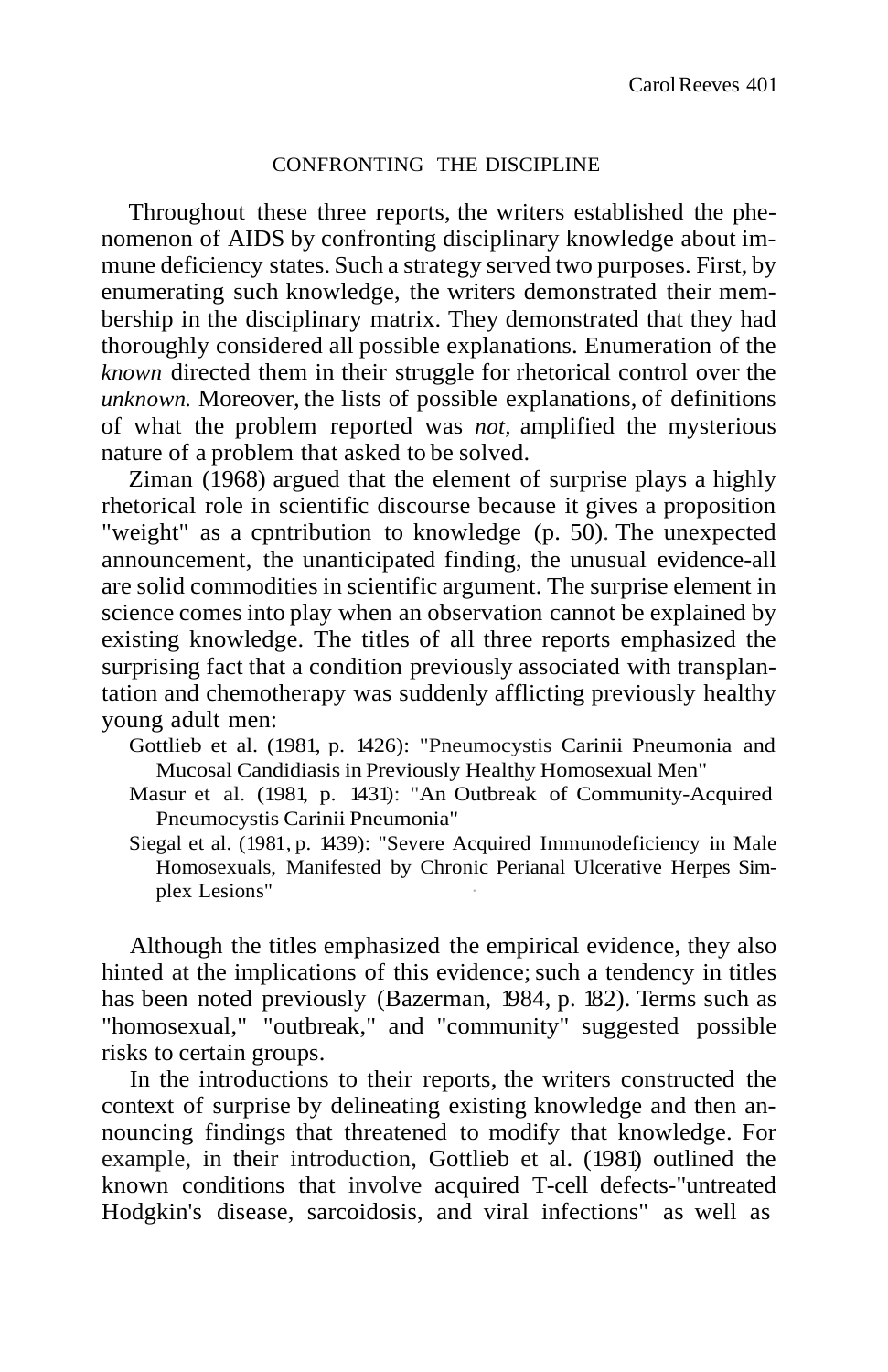immunosuppressive therapy (p. 1426). The authors also added that "opportunistic infections rarely occur in the absence of immunosuppressive therapy" (p.1426).Masuretal.(1981)described *pneumocystis carinii* in their introduction as a "ubiquitous organism" that "rarely if ever causes disease in immunologically competent persons" (p. 1431). Siegal et al. (1981) emphasized that severe, chronic .lesions "are unusual even in patients with severe immunologic defects" (p. 1499).

All three introductions then followed a similar pattern. After indicating the rare and unusual nature of the conditions described, the writers included statements of principal findings that threatened to modify existing knowledge and assumptions. The active constructions used by the writers in these declarative statements evoked the quality of personal testimony and the authority of first-hand observation. Gottlieb et al.stated:

We recently treated severalyoung previously healthy homosexual men for multiple mucosa! candidiasis, and severe viral infections. (p. 1426)

Masur et al.stated:

We recently recognized 11 cases of this disease in young men with no previous history to suggest immunologic dysfunction. (p. 1431)

Siegal et al. stated:

In four previously healthy homosexual men we found chronic perianal ulcers infected with HSV. (p. 1439)

Following the statements of what was known about immunodeficiency states, these statements juxtaposed the doctors' first-hand experience to the disciplinary consensus. These statements also served as ethical appeals to powerful commodities in medicine-doctors' observations of their patients. The ethical appeal, as Halloran (1984, p. 79) argued in his analysis of the ethosin Crick and Watson's report on their model of DNA, is often crucial to a report's acceptance in a community.In these introductions to the first reports on AIDS, active constructions and a declarative tone created the ethos of the careful practitioner whose observations could be trusted. The writers' message was clear: Although the data are surprising and although there are no precedents in the literature forsuch a phenomenon, *we* did treat these patients and did *observe* their unusual conditions.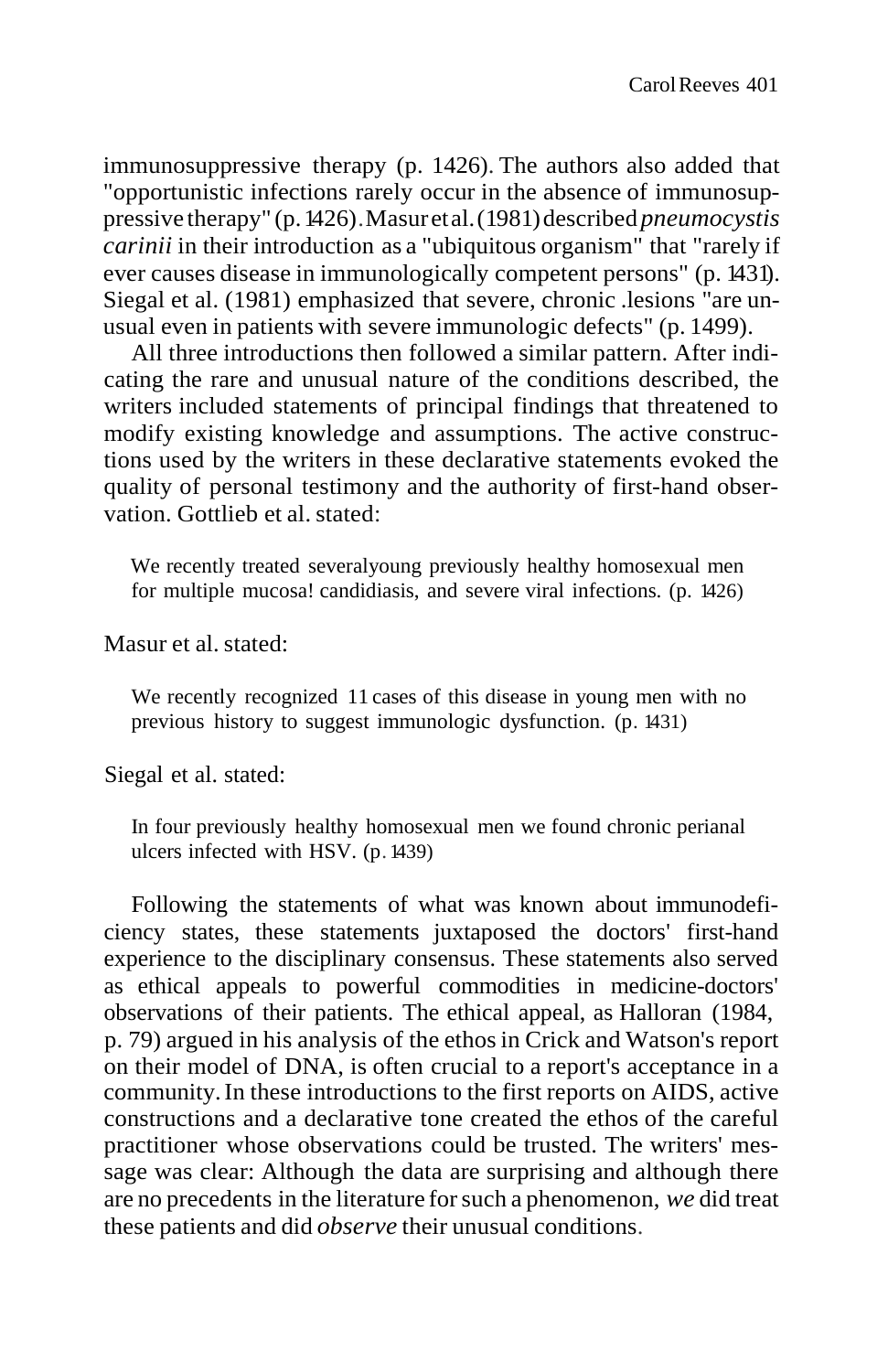The apodictic tone helped substantiate the writers' claims that existing knowledge did not explain the new disease. When they addressed alternative hypotheses in the discussion sections, they used the same tone to advance the argument. Gottlieb et al. (1981) countered the hypothesis that the problem was actually mononucleosis . They argued that this "distinct and unusual clinical syndrome is clearly unrelated to cytomegalovirus-induced mononucleosis" because "the persistence of fever for more than three months and the occurrence of leukopenia, lymphopenia, and opportunistic infection are not features of the cytomegalovirus-mononucleosis syndrome in the normal host" (p. 1428). Moreover, as they pointed out, in normal subjects, cytomegalovirus infection is not associated with "depression of T-cell numbers to the degree observed in our patients and . . . proliferative responses to the degree observed in our patients have not been reported to occur in cytomegalovirus induced syndrome in normal persons" (p. 1429). These statements contributed to the central argument that the condition was new, that it was not related to a known and well characterized disease. The premise appealed to was that what was unexplained by current knowledge and theory proves an interesting and challenging problem for research.

The focus in Masur et al.'s (1981) discussion of their findings was that the *pnuemocystis pneumonia* found in patients could not be explained by the findings from previous reports of the pneumonia in infants with congenital problems or protein malnutrition or in homosexual males with cytomegalovirus. None of these cases applied, the writers argued, because their own patients were well nourished adults who had no history of congenital problems and because only two of the five homosexual patients and none of the drug users had CMV (p. 1437). They even dismissed reports with findings ostensibly similar to their own: "Three adults and two children have been reported to have *p. carinii* pneumonia and two have had no immunosuppressive disease discovered at autopsy. However, these patients had only limited immunologic studies performed" (p. 1437). This statement not only discounted the previous report as having any bearing on the present cases but also reminded readers that the present findings were based on thorough investigation.

Siegal et al. (1981) stressed that existing knowledge did not explain the presence of such severe and unusual symptoms in previously healthy adults. Their discussion began with a restatement of what had been affirmed in the introduction-that "ulcerative lesions caused by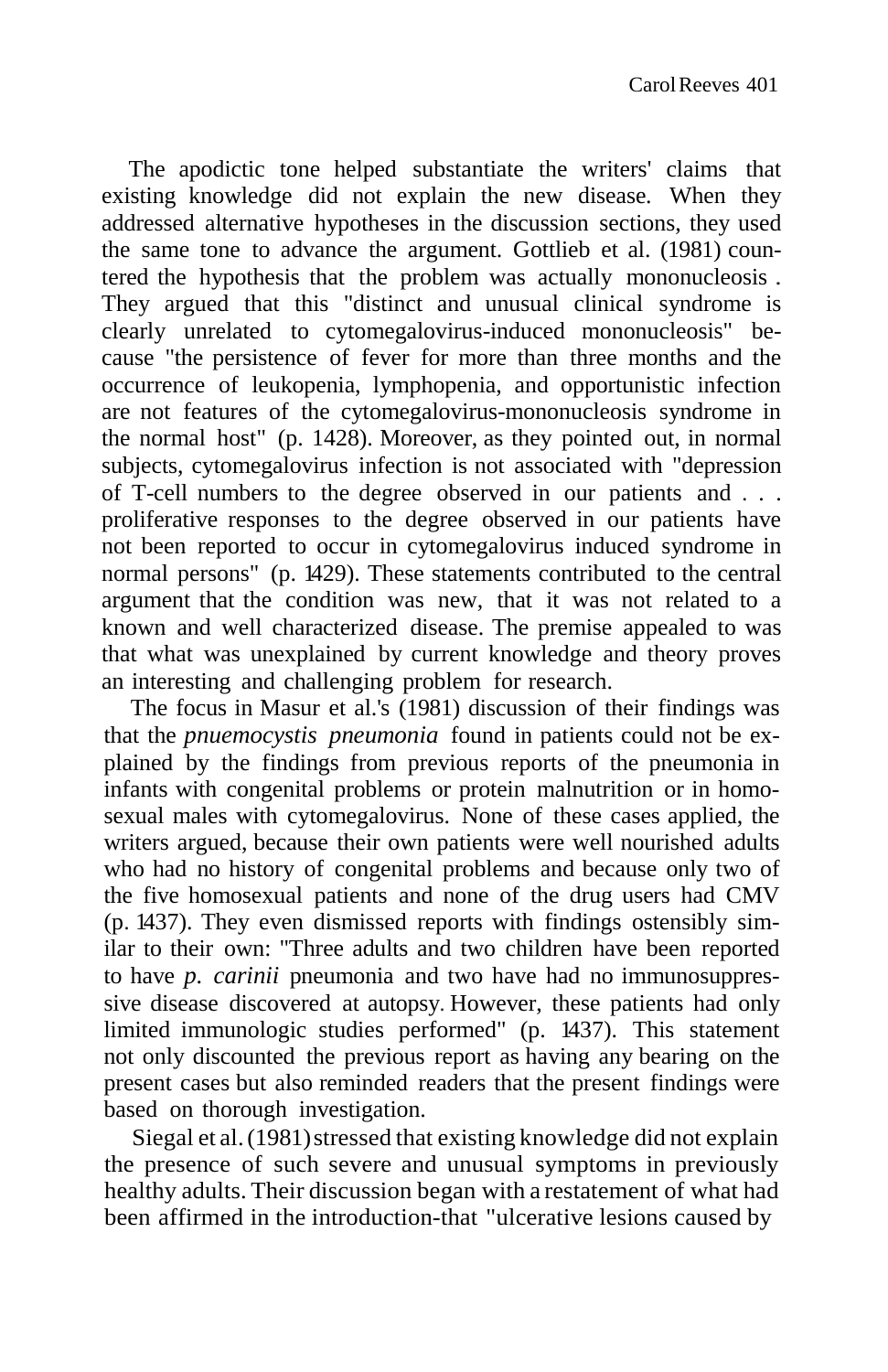HSV are usually observed only in patients with severe deficits of cellular immunity associated with another underlying disease" (p. 1441). Illustrating the severity of the lesions were photographs of two patients' conditions The writers argued that the HSV lesions suggested "dysfunction in cellular immunity" (p. 1441) and insisted that "these cases are rare, even among homosexuals" (p. 1443).

Confronting disciplinary knowledge of immunodeficiency states was the major rhetorical strategy used by these writers to convince their readers that the problem they described represented a new disease entity and thus a new research problem. This confrontation took several forms. In their introductions, the writers juxtaposed their direct observation of patients with the disciplinary consensus; in the discussion of findings, they disproved alternative hypotheses connecting the problem to some well characterized disease and discounted the possible relevance of previously reported cases of acquired immunodeficiency. Word choice and sentence constructions undergirded this confrontation. Adjectives such as "unusual" and "rare" helped to build the context of mystery, and the active constructions that emphasized the doctors' role in the cases contributed to an ethical appeal to the legitimacy of first-hand observation and experience. Clearly, these writers wanted to establish this problem as something more lethal and baffling than the diseases commonly associated with known immunodeficiency states or with diseases known to occurin homosexual males.

### CHARACTERIZING THE PROBLEM IN PATIENT HISTORIES

The patient histories presented in these three 1981reports played a crucial role in the construction of the new disease as a baffling mystery. Descriptions of the symptoms and progression of a disease are necessary in any work reporting a medical problem, but they become even more so when writers are presenting what they believe to be a new phenomenon. It is important to remember that in December 1981, there was no standard definition of the disease and no coordinated institutional disease management plan; there was not even a name for the disease. It was not until July 1982 that officials at the Centers for Disease Control (CDC), agreed to use the acronym AIDS to denote acquired immunodeficiency syndrome (Shilts, 1987,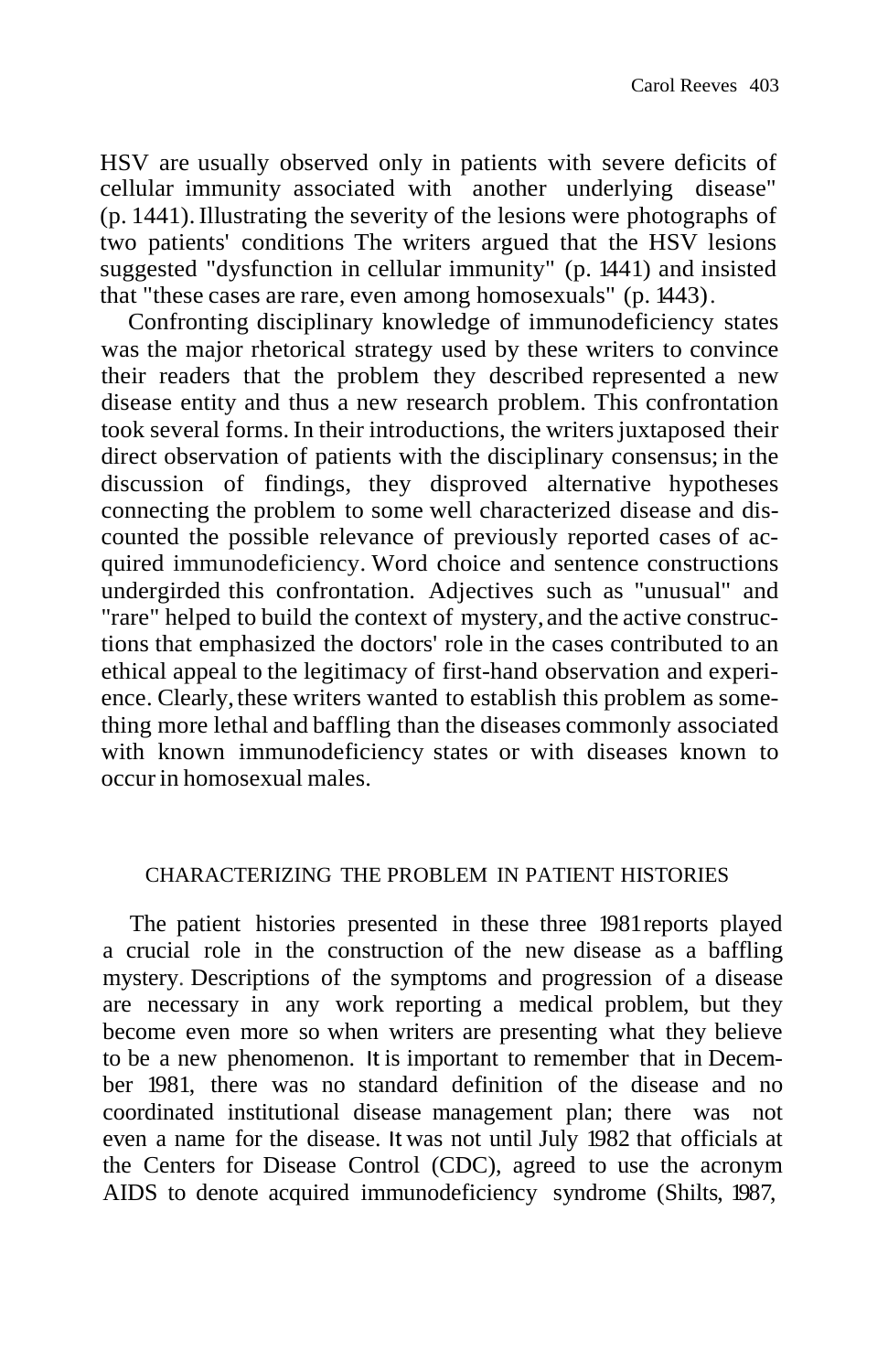p. 171). The CDC's surveyance definition of AIDS did not begin to appear in medical reports until late 1982 and early 1983. The characterizations of symptoms and disease progression in the early reports on AIDS were cited in subsequent reports and thus played an important role in the process of definition. In addition, these patient histories served those who would eventually treat such patients by outlining key symptoms. The writers were among the first to describe the · problem, and their descriptions were crucial to diagnosis, treatment, and definition.

A conventional case history must narrate the important details of disease progression , medical treatment, and outcome. Patients are described in objective terms, usually identified by a number, and only pertinent physical details about the patient are included. Passive constructions are conventional. The purpose of such histories in the office or hospital setting is obvious-without thorough history, diagnosis and treatment would be impossible. However, the case history as it appears in medical journals serves purposes other than those directly related to the treatment of particular patients. Published patient histories serve writers' rhetorical agendas by offering support for the claims being made aboutthe effectiveness orineffectiveness of some course of treatment. The rhetorical force of the case history becomes, in some measure, a function of narrative-the story itself must be true-to-experience (or else test notions of valid experience) and compelling.

The case histories presented in these reports were all conventional: They were written in passive voice and contained objective descriptions of patients and narrations of the course of disease and treatment. They also functioned as compelling "stories" of mysterious, unexplained morbidity and mortality, and the patients served as characters, as examples of the condition being established. These stories were not only compelling but also interesting because what they described violated notions about the capability of modem medicine to treat common problems, such as high fever and herpes lesions, and to identify an underlying condition contributing to opportunistic infections. Rather than depicting *success* in treatment, the histories highlighted *failure- the* failure of modern medical knowledge and technology.

Gottlieb et al.and Siegal et al. included conventional case histories that followed the course of treatment for individual patients. The strategy of Masur et al. was to include relevant demographic information in a chart rather than in a narrative account and to emphasize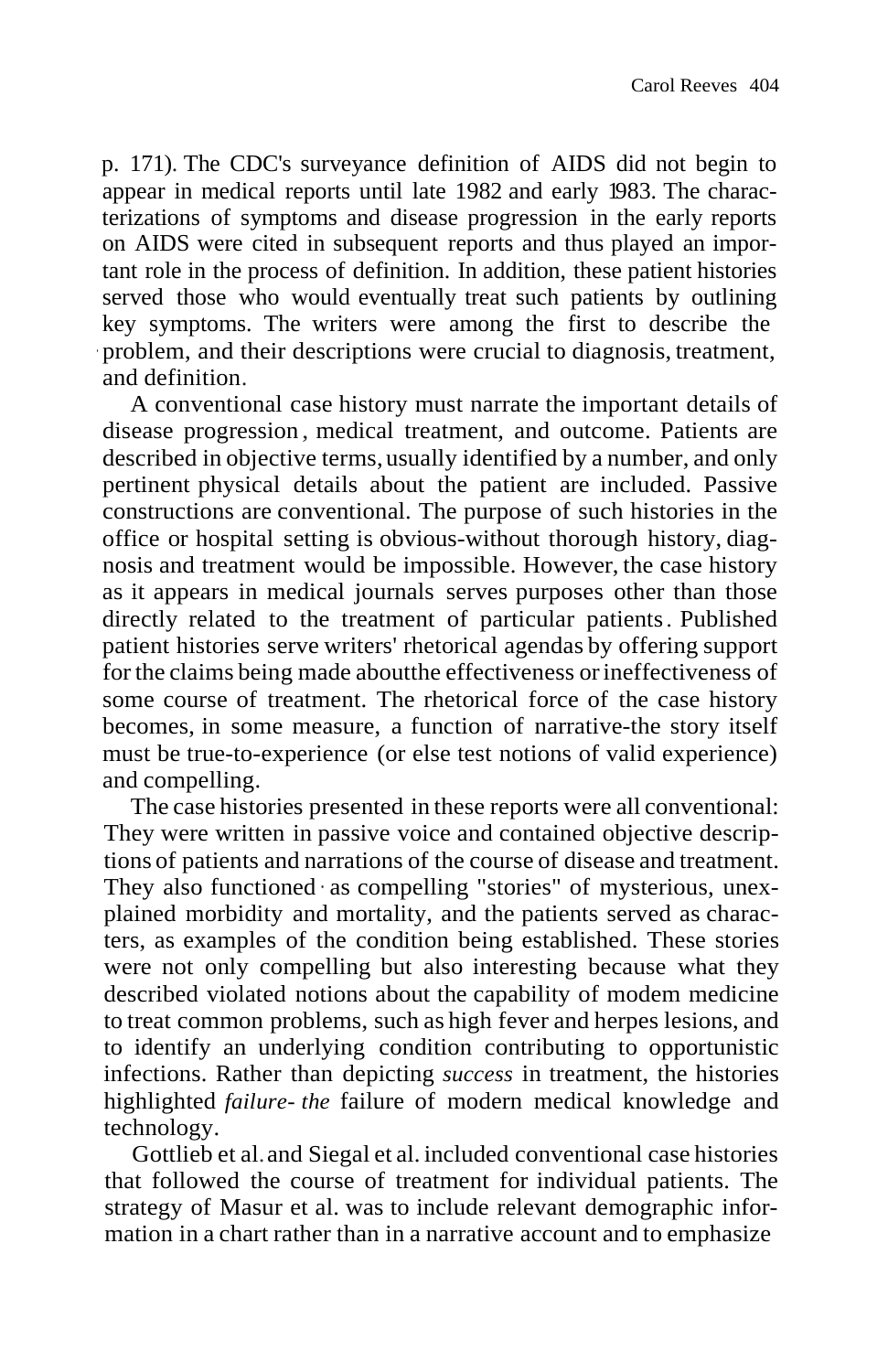.in the text what was most pertinent to the claim that the immunodeficiency was acquired. Both strategies highlighted the severity and unrelenting nature of the condition aswell asthe failure of the medical teams to treat it. In Masur et al. (1981), autopsy accounts served to reiterate the lethal and mysterious nature of the condition. These accounts emphasized the finding of no underlying condition that could explain the patients' crippled immune systems:

[Patient 1] died suddenly at home; at autopsy he was found to have extensive *pneumocystis* pneumonia but no evidence of an immunosuppressive disease. Patient 2 died 10months after lung biopsy because of a progressive febrile disease . . . but no underlying disease was found .. . at laparotomy. . . . Patient 7 died seven months after lung biopsy because of another episode of *p. carinii* pneumonia; autopsy did not reveal an underlying disease. (p. 1434)

The repetition of the phrase "no underlying condition" reinforced the fatal, mysterious nature of a disease that defied definitive diagnosis.

Fleck (1979) noted that "no matter how a given case may be described, the description is always a simplification permeated with apodictic and graphic elements" (p. 114). He also suggested that the "pictorial quality" of scientific description is chosen "torender an idea intelligible to others for mnemonic reasons" and that "certainty, simplicity, and vividness" are aims of most description in scientific discourse (p.117). The narratives in Gottlieb et al. and Siegal et al. may be viewed as apodictic and graphic illustrations of a mysterious and frustrating disease and its debilitating effect on the patient.

Because doctors have been trained to heal and to expect results, they become frustrated when patients' conditions do not improve and when illness cannot be explained. These writers appealed to a communitywide sense of frustration by carefully detailing the successive events of suffering and failure in the tragic course of the disease. There were first the unexplained, normally treatable conditions such as "recurrent fever," "severe lesions," "pain on swallowing," and "lymphadenopathy" (enlarged lymph nodes). Symptomswere "recurrent," "atypical,""severe,"arid"continuing" (Gottlieb et al., 1981,p. 1426). References to the failures in diagnosis and treatment of these symptoms became key rhetorical features of patient histories. For example, Siegal et al. (1981) reported that in one patient, "parenteral nutritional supplements, transfusions and antibiotics were given, but without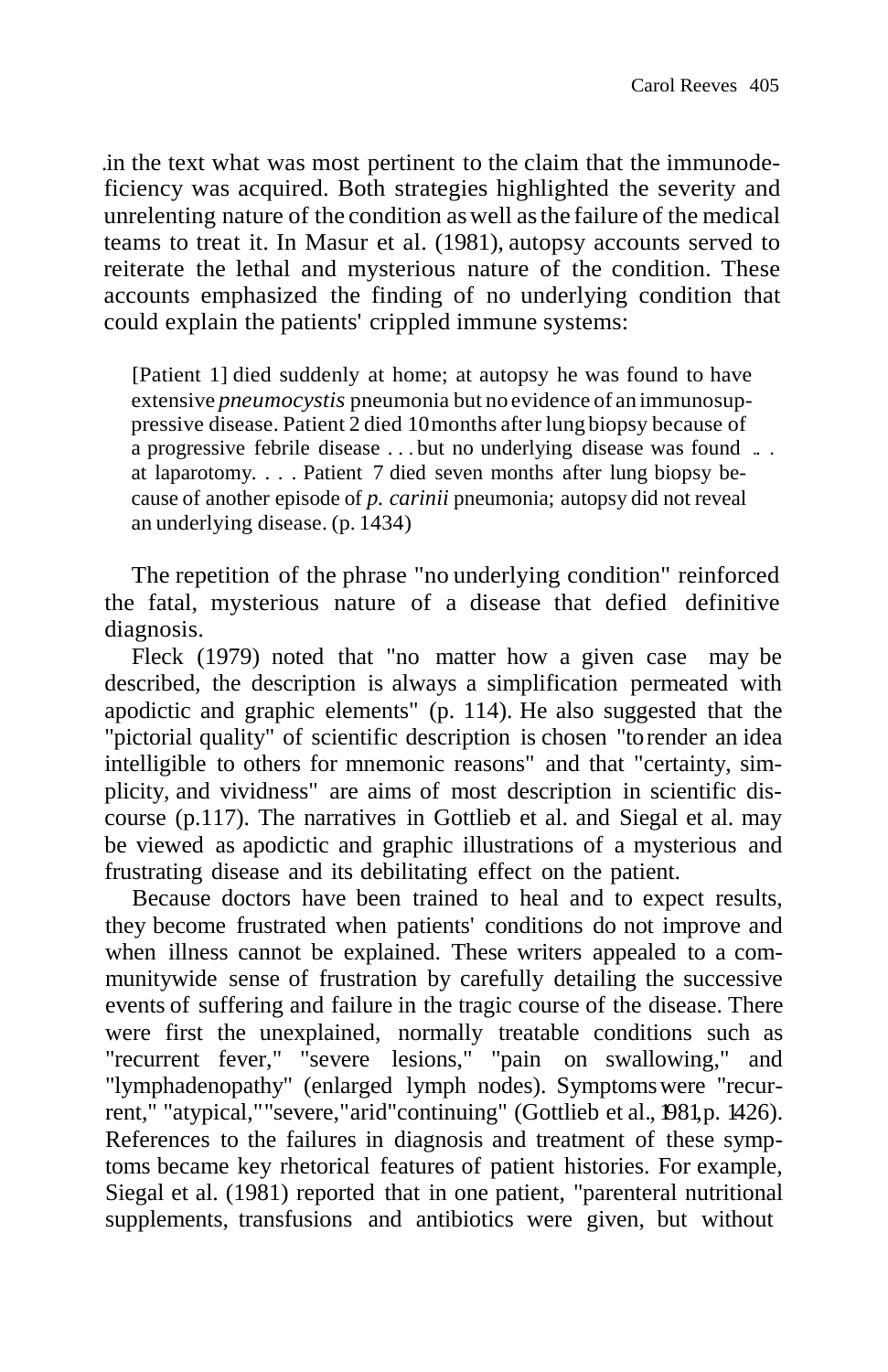benefit" and that despite later treatment with "human-leukocyte interferon," the patient died  $(p.1439)$ . Another general feature of these histories was the information about the mysterious progression of symptoms; some symptoms were reported to have improved while others worsened . Gottlieb et al. (1981) reported that there was "marked improvement of the gluteal and fingertip lesions [after drug therapy]; however, daily episodes of fever continued" (p.1426). Often, as the histories revealed, treatment only caused additional problems. Gottlieb et al. reported that in one patient, prednisone was prescribed for fever after which the patient returned with "severe oral candidiasis," a yeast infection commonly known as thrush. Furthermore, patients wasted away, becoming overpowered by the disease. "The patient's condition deteriorated despite five days of pentamidine" (p. 1427); Siegal et al. (1981) stated that "by August, the patient had lost approximately half of his original weight" (p. 1349). Ultimately, modern technological innovations failed; biopsies, colostomies, chest X rays, and blood studies either did not reveal anything significant or found something of interest only after nothing could be done about the condition. The inevitability of death pervaded these accounts.

These histories were designed to tell the story of a baffling mystery; the impact they may have had on the reader was probably due as much to the way they were written asto the empirical evidence they related .Although passive constructions traditionally create the objective tone that writers try to achieve in such descriptions, the bare, chronological ordering of these patients' symptoms offered a subliminal appeal to emotion. Polanyi (1964) argued that "the quickest impression on the scientific world may be made not by publishing the whole truth and nothing but the truth, but rather by serving up an interesting and plausible story composed of parts of the truth" (p.53). These histories contained "parts" of the truth, the parts that the writers felt were most crucial to their argument that a compelling new condition had been identified .These "parts" were arranged in order to make the greatest impact on the reader. Each history began with statements about a patient suffering from a supposedly treatable ailment, followed by statements indicating the deteriorating condition of the patient, and ended with statements about the patient's inevitable death and autopsy report .

Undoubtedly, the narrative histories in Gottlieb et al. and Siegal et al. excluded "parts" of the truth. The months of treatment entailed countless interviews with patients, yet, other than a statement about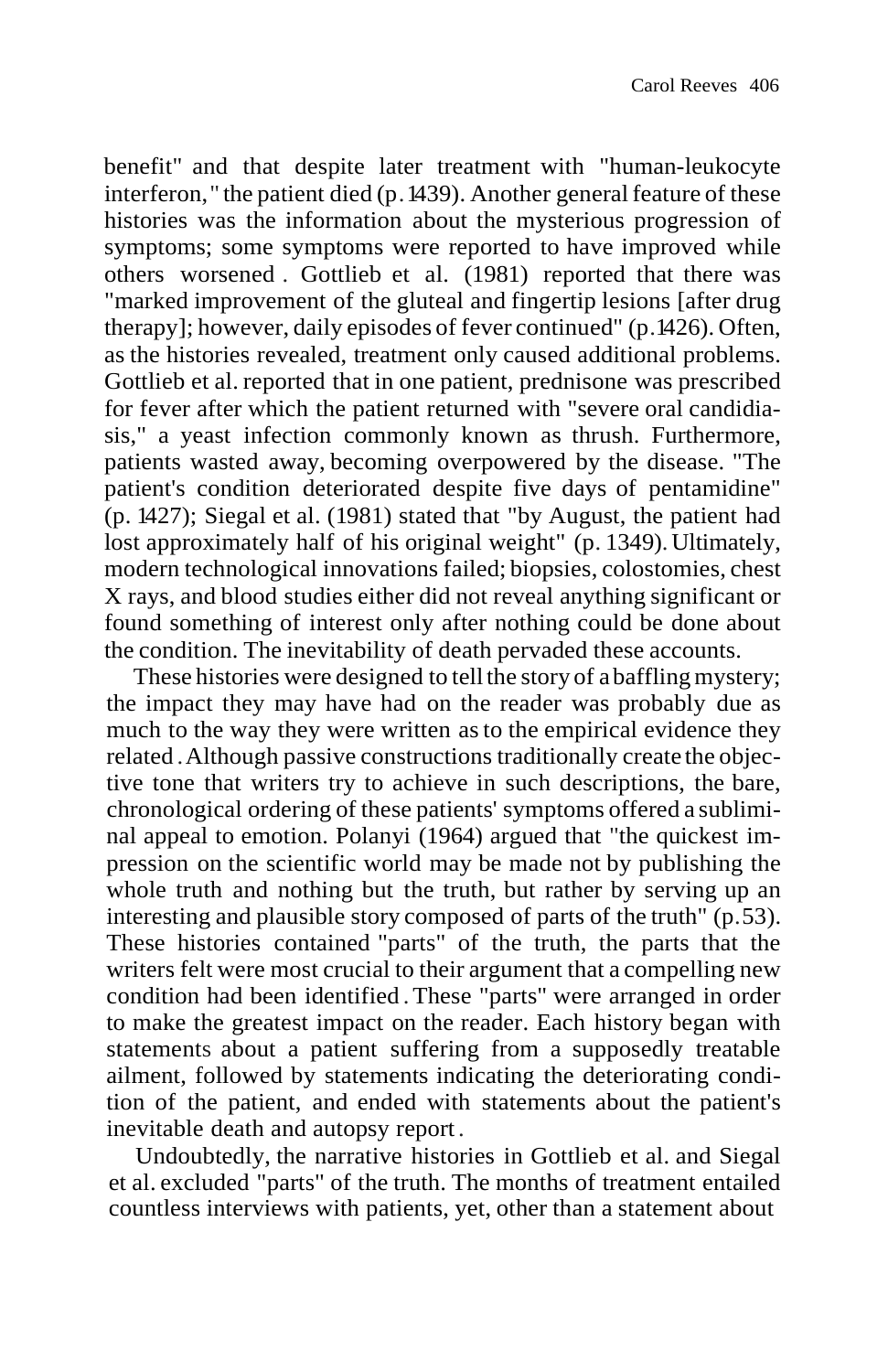their sexual orientation and age, specific information gleaned from those interviews about the patients as persons, as unique individuals, was excluded.Naturally,in their attempt to focus on symptoms found in a group of patients, the writers were not concerned with describing the individual in a capacity other than that of a body invaded by disease. As Grinnell (1987) noted: "The scientific attitude applied to people is potentially de-individualizing because it deals with unique individuals-like other subject matter-as typical examples of a class rather than as individuals" (p. 27). The "de-individualization" of patients in histories is conventional, of course, but in these early reports on AIDS, designating patients as belonging to certain "populations" became rhetorically significant because Gottlieb et al. and Siegal et al. would later attempt to explain the existence of the disorder by referring to the behavior of homosexual males. The patients in these histories became *examples* of the wider population at risk, and their suffering became the defining characteristics of a future medical crisis.

These patient histories displayed past events-disease, treatment, failure, and death-but also created incentives for future action. All three medical reports can be seen as bridging the past and the future and thus should not be viewed as wholly forensic discourse.Fahnestock (1986) classified scientific reports as forensic discourse because they argue for the validity of past observations (p. 278). While the writers of these reports argued for the validity of their past observations and experience, they also wanted to warn the medical community of an impending medical emergency and to stimulate investigation. Aristotle (1960) argued that "examples are best suited to deliberative speeches, since we judge of things to come by divining from things that have gone before" (p. 54). The histories worked to illustrate "things to come" and built social imperatives driving research . The writers' focus on failure, their own failures, worked as examples of "things to come"-morbidity and mortality in certain groups-and thus built social imperatives driving research. They also offered more specific recommendations for future treatment and diagnosis. Gottlieb et al. (1981) stated:

We therefore believe that long-term TMP-SMZ prophylaxis should be initiated in such patients after the first episode of *pneumocystis.* (p. 1430)

Masur et al. (1981) stated: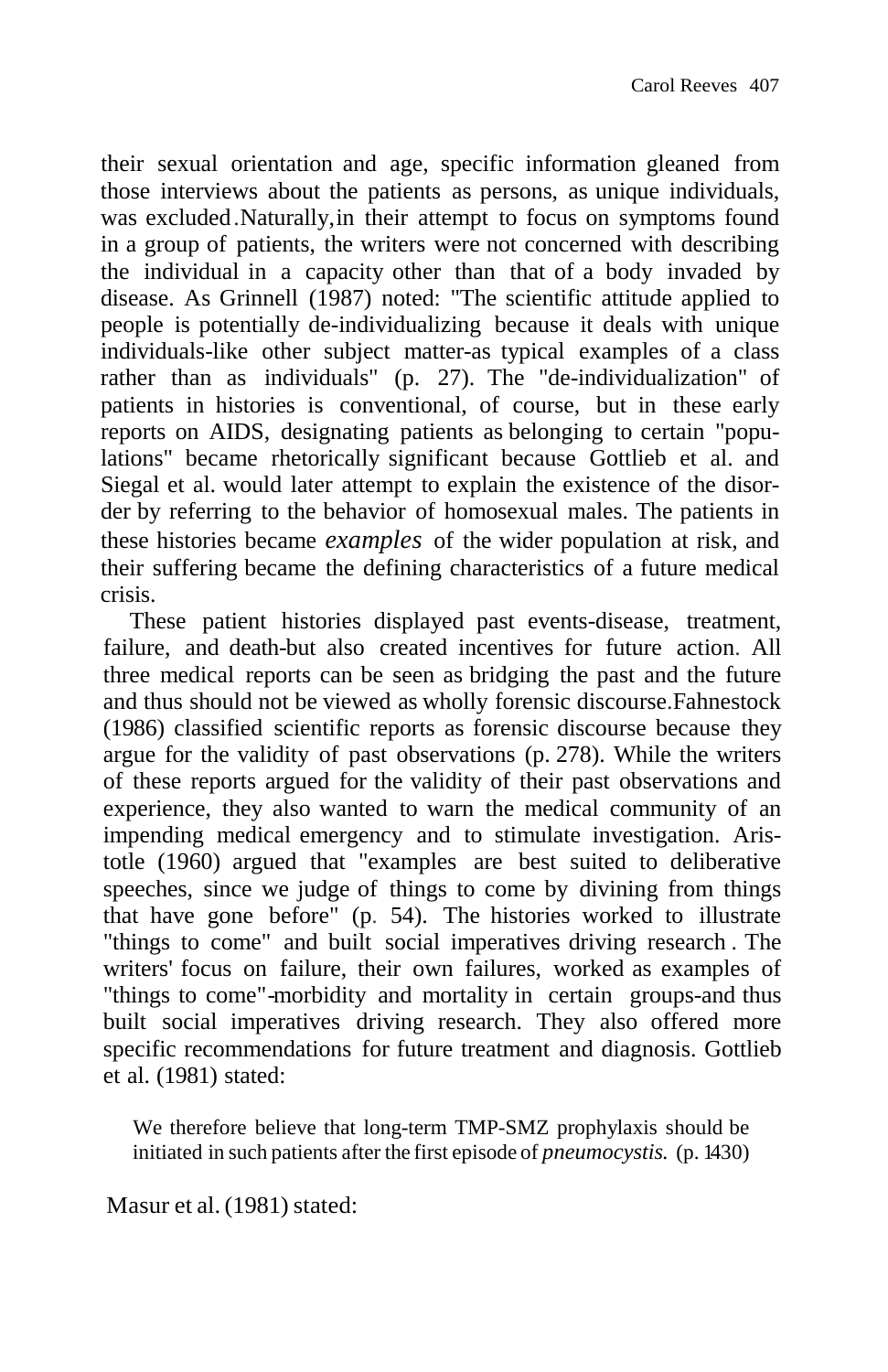An awareness of the association [between opportunistic infection and abnormal cellular immune responses] should prompt further study of the epidemiology of *pneumocystis* infection and anaggressive diagnostic approach to diffuse pneumonias that occur in these groups of patients. (p. 1437)

Siegal et al. (1981) stated:

Itseems possible that earlier recognition and prospective study of such patients will reveal an anomaly in host defense that could illuminate the pathogenesis of this disorder. (p. 1443)

Because these recommendations implied that future action *must* be taken, it is possible to view these reports as having both forensic and deliberative discourse features.

#### EXPLAINING THE PROBLEM

We have seen how these writers characterized the problem of unexplained immunodeficiency in patients as new and mysterious by confronting existing knowledge and offering examples of disease manifestations in patients. Although, as Merton (1987) contended, establishing the phenomenon should always come before attempts to explain or interpret it, both Gottlieb et al. and Siegal et al. attempted to explain the etiology of the new syndrome. Masur et al., however, avoided such explanations altogether. Why Gottlieb et al. and Siegal et al. chose to posit explanations of the problem before a consensus about the problem as a new disease entity had been established is not clear. Perhaps both of these medical teams wanted their etiological propositions to have */1* explanative power." Popper (1962) argued that scientific propositions must not only report findings but present conclusions and discuss implications of findings: */1* Although we seek theories with a high degree of corroboration, as scientists we do not seekhighly probable theories but explanations;that isto say, powerful and improbable theories" (p. 58). Possibly, the writers also hoped to be the first to solve the mystery of disease etiology. In explaining a new phenomenon, being the first to trace causes and to distinguish  $\cdot\text{ effects}$  has a clear rhetorical dimension. However, the more probable explanation of the scientists' willingnessto attempt explanation isthe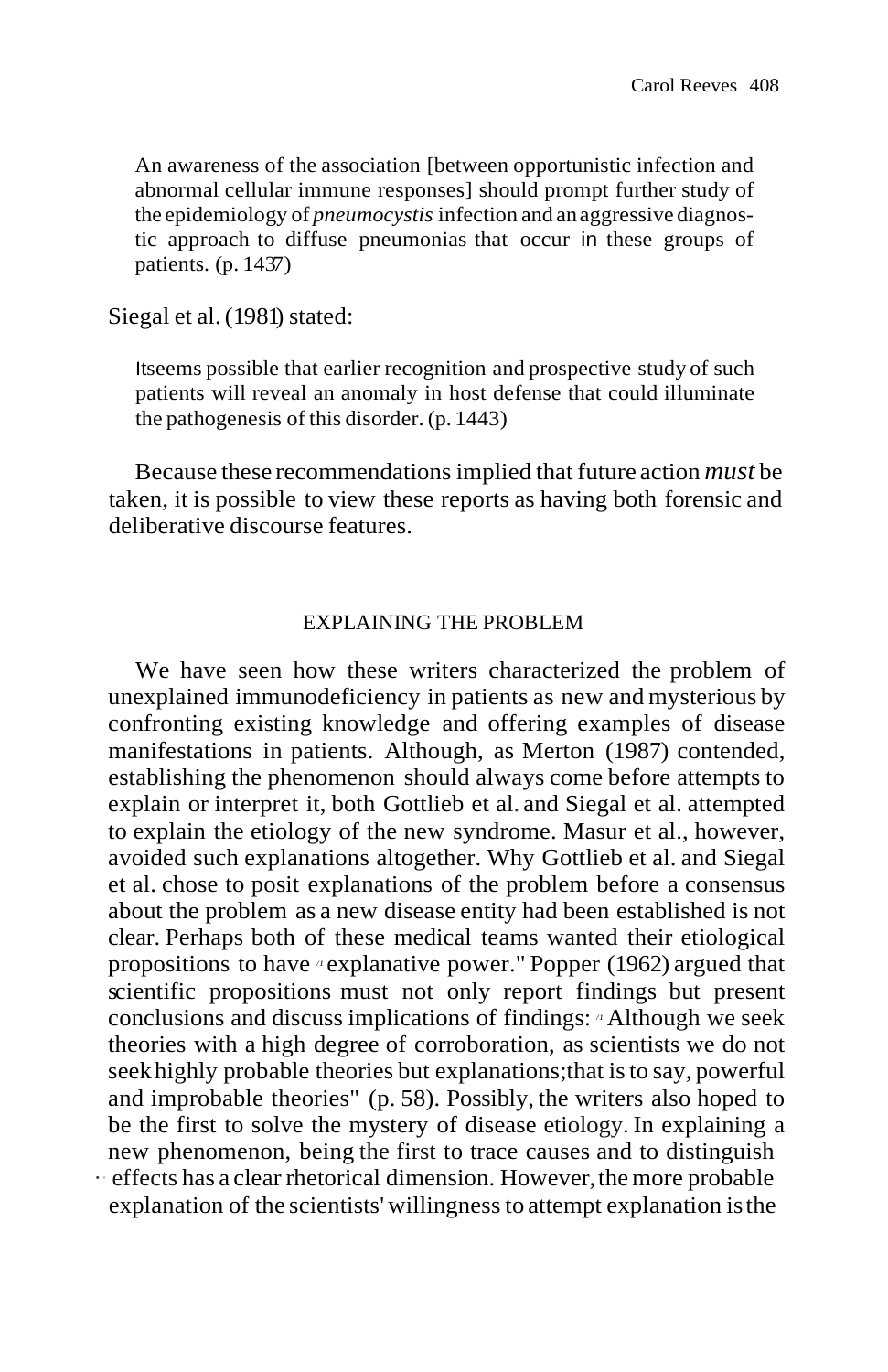fact that all of their patients were homosexual males. Specialized knowledge of sexually transmitted disease among such patients, as well as less specialized presuppositions about sexual practices associated with homosexuality,were very likely warrants behind speculations that the new disease was somehow related to an environmental factor in the homosexual community. In building their etiological claims, Gottlieb et al. and Siegal et al. cited documented knowledge of high rates of certain infections in homosexual males and used language that implied agreement in the medical community about the dangerous nature of homosexual behavior. Rather than creating surprise, as they had when establishing the new syndrome, the writers suggested in their explanations that the existence of such a phenomenon in male homosexual patients was not so surprising after all.

Gottlieb et al. and Siegal et al. argued that the disease wasthe result of repeated exposure to infectious agents via sexual contact. Repeated exposure allowed for reinfection, which compromised the person's immune system. Part of the warrant for this conclusion was the documented high rates of cytomegalovirus and herpes simplex virus in homosexual males. Gottlieb et al. (1981) cited three studies revealing that "sexually transmitted infections, including cytomegalovirus, are highly prevalent in the male homosexual community" (p. 1429). Siegal et al. (1981) cited the June 1981 *Morbidity and Mortality Weekly Report* article on *pneumocystis carinii* in homosexuals and a study documenting "a 94 percent prevalence" of cytomegalovirus infection in "the homosexual community" (p. 1443).

These references to documented knowledge of disease in male homosexuals were accompanied by more implicitly worded references to the assumed promiscuous nature of male homosexuals. As Holton (1965) maintained, the themes that scientists use are "largely left implicit rather than explicit" (p. 104). The implicitness of the attitudes about the dangerous nature of homosexual activity was evident in the language of the etiological claims made in these two papers. Gottlieb et al. (1981) carefully avoided explicit references to particular sexual behaviors; however, the connection between the homosexual and disease was made to seem unsurprising:

The fact that this illness was first observed in homosexuals is probably not due to coincidence. Itsuggests that a sexually transmitted infectious agent or exposure to a common environment has a critical role in the pathogenesis of the immunodeficient state.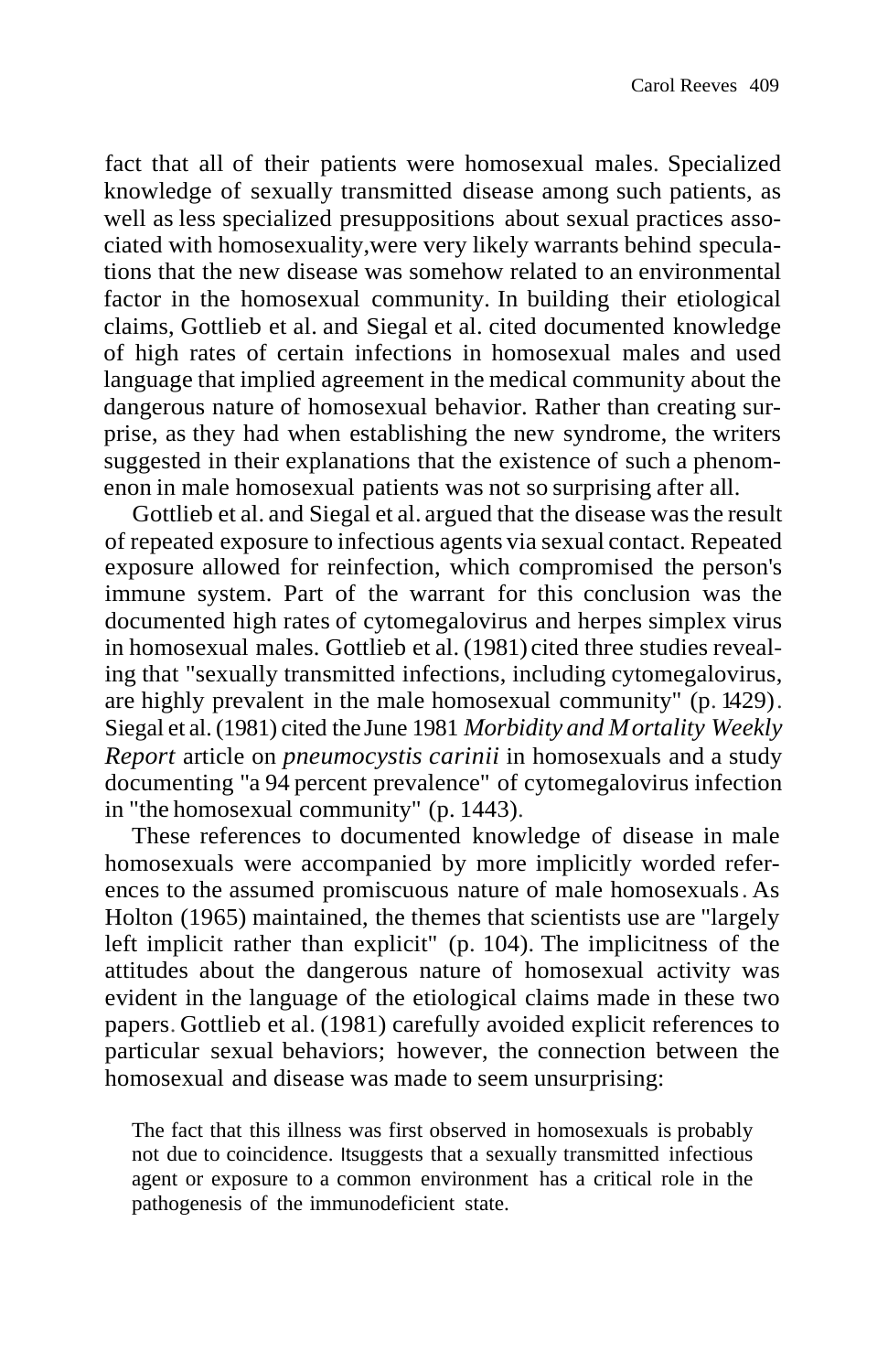. . . [T)he shedding of virus for prolonged periods in many secretions, including semen, facilitates sexual transmission. (p.1429)

The implication was that a sexually active person could become infected and then infect others:

[A]fter infection with cytomegalovirus, very high titers of the virus may be shed in the semen of asymptomatic subjects for more than a year [and) it istherefore likely that sexually active, young homosexual men are frequently reinfected. (p.1430)

The writers also suggested that "a new strain" of cytomegalovirus "transmittedinitiallywithin themalehomosexual population" (p.1430) could have caused the problem initially.

Likewise, in Siegal et al. (1981), what was assumed to be heavy sexual activity among homosexual males was linked to the new problem:

Viral infection, especially in unusually heavy inoculum transmitted by enteric routes, may be an important initiating factor.

Exposure to cytomegalovirus is known to be particularly heavy within the homosexual community.

Heavy exposure to Herpes Simplex Virus could lead to chronic infection, and secondary immunodeficiency could result.

. . .[A]mong men who are homosexual, some have a latent, broad-based cellular immunodeficiency that becomes clinically manifest only because of heavy exposure to certain pathogens in particular combinations. (p. 1443)

The phrases "enteric routes," "heavy exposure," and "frequent exposure to a common environment" suggested factors that might distinguish homosexuals from heterosexuals and place them at higher risk. However, it would be logical to assume that under the conditions described, *anyone* who was promiscuous or engaged in anal sex could be at risk; however, the writers never suggested risks to heterosexuals or distinguished heterosexual and homosexual promiscuity. Shilts's (1987) book contains straightforward accounts of the sexual behavior of the early AIDS patients.Though not all of these patients frequented bathhouses or engaged in numerous anonymous sexual encounters,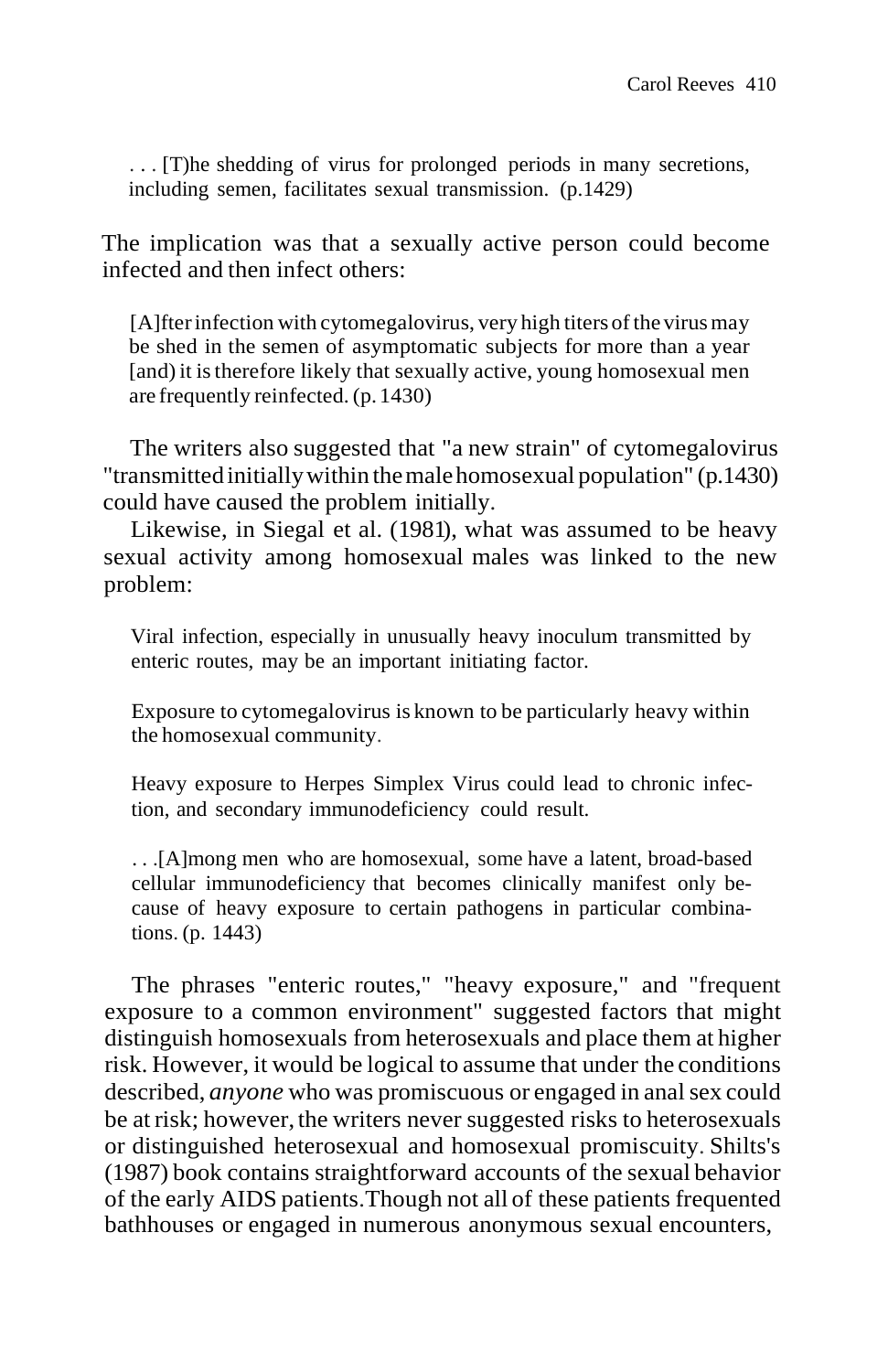they had known people who did. Knowledge of these habits was reflected in the reports by Gottlieb et al. and Siegal et al. by such terms as "enteric routes" and . "heavy inoculum." These terms are tactful references to practices that the writers viewed as dangerous and common among homosexual males.

The implicitness of this knowledge of homosexual behavior is revealed in the fact that direct discussion and evidence of the patients' sexual behavior played a very insignificant role in the etiological claim. For example, Gottlieb et al. (1981) stated that "the four patients in this report did not know each other. In-depth interviews did not reveal common contacts or knowledge of sexual partners who had been ill"; one was involved in a long-term monogamous relationship, one had two lovers, and only one was "highly sexually active and frequented homosexual bars and bath houses" (p. 1429). Siegal et al. (1981) noted only that "there was no obvious contact between the four men" (p. 1443). This lack of a lengthy discussion of specific sexual behaviors was likely the result of the writers' sense of propriety as well as their sense of their audience's awareness of these behaviors. Their own presuppositions about the risks linked to such behavior as well as the belief that they shared these presuppositions with their audience might have led the writers to consider direct references and documentation u nnecessary.

In his discussion of common arguments in sociology, Overington (1977) claimed that the most familiar form of the causal argument is that which "tries to establish a connection of some event to what is recognized as a reality" (p. 159). He explained that "a 'real' effect is shown to be related to a cause that may then plausibly be taken as equally 'real' " (p. 159). By linking male homosexual activity and immunodeficiency, the writers connected the "real" effect-diseasewith the plausibly "real" cause-"dangerous" sexual activity within the male homosexual population. Their argument appears to be inductive: After observing these cases of immunodeficiency in homosexual men, the doctors arrived at the theory that something in the sexual behavior of homosexual males was causing the problem. However,as Popper (1959) argued in his criticism of Hume, most of the time what appears to be induction is actually deduction: "Without waiting, passively, for repetitions to impress or impose regularities upon us, we actively impose regularities upon the world" (p. 46). Much of this active imposition is a matter of guessing based on belief.

In an interview conducted by the author on October 6, 1988, Grinnell, Professor of Anatomy and CellBiology at the University of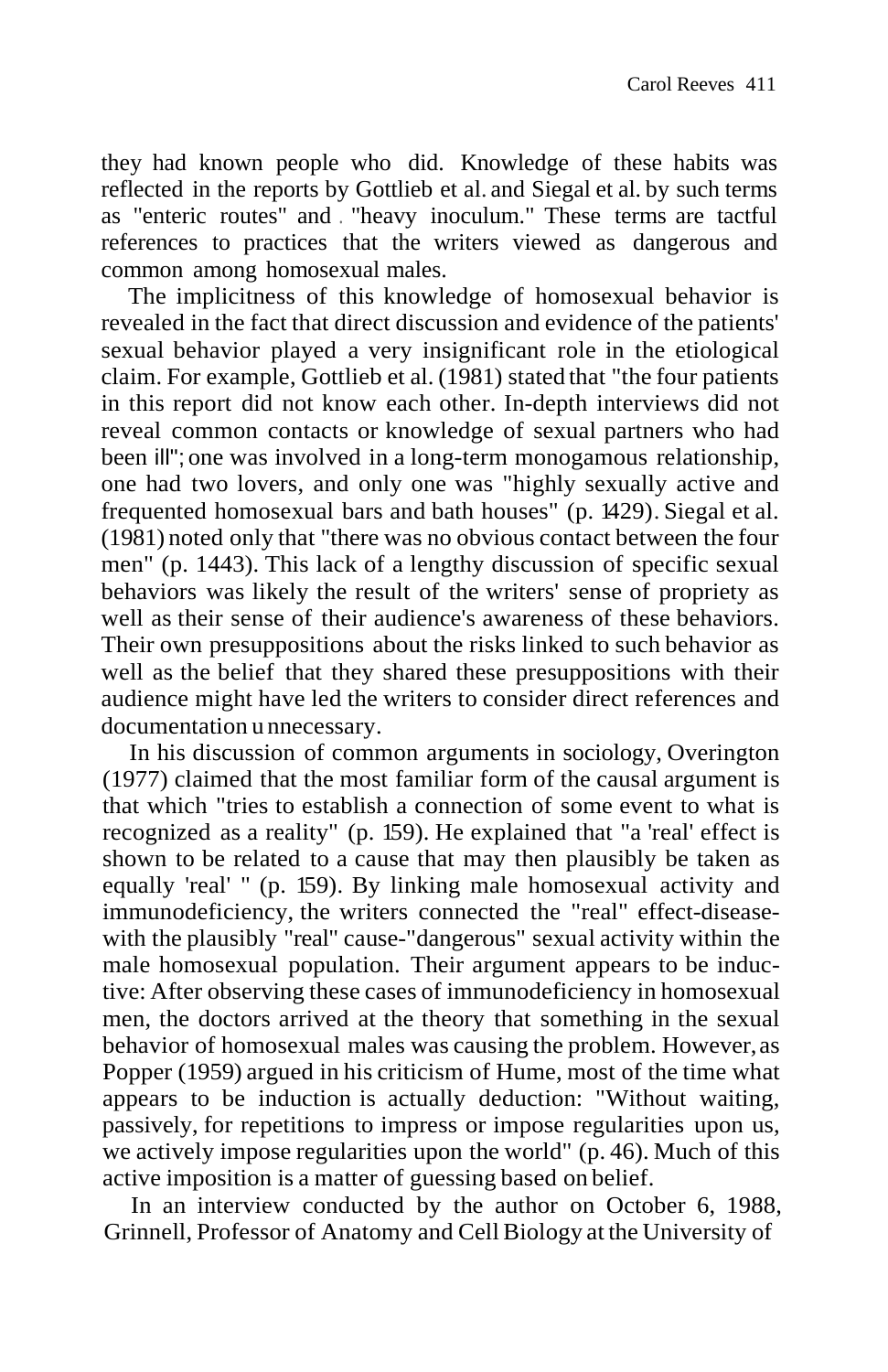Texas Health Science Center *I* Southwestern Medical School in Dallas, commented on the deductive processes involved in the early etiological theories about AIDS. He said it was possible that "in 1981, most doctors had treated very few patients they knew were homosexual and probably were predisposed to viewing homosexual behavior as different, an implicit assumption that might have affected the way they viewed the problem." Perhaps it was not so much doctors' experience in treating homosexuals and direct knowledge of their patients' behavior as their beliefs about this behavior that guided their etiological theories. Fleck's (1979) notion of "thought style" is applicable in this case. He argued that a "thought style" that has formed around a subject within a community is a "definite constraint on thought; and even more, it is the entirety of intellectual preparedness or readiness for one particular way of seeing and acting and no other" (p.64). Itis possible that a "thought style" created the thematic context of the "dangerous, promiscuous homosexual," a context that played a crucial role in claims linking the sexual behavior of homosexual males with etiology of the disease.

Itis highly significant that Masur et al. (1981), whose patients were not exclusively homosexual, avoided referring, even implicitly, to sexual habits. The writers stated in the discussion that "a common environmental substance that might have been a factor in the immunosuppression in this group of young men could not be identified" (p. 1437). They claimed that their data "suggest that immunologic evaluation of homosexuals and drug users should be reassessed in conjunction with epidemiologic investigations of factors that could subject subpopulations to unusual risks for neoplastic disease and opportunistic infections" (p. 1443). However, no references were made to the type or frequency of sexual behaviors. Other than what was implied by referring to a person as a homosexual or a drug user, the report by Masur et al. contained no other references to what might be habits or behaviors contributing to immunodeficiency.

#### **CONCLUSION**

Merton's (1987) suggestion that establishing a phenomenon should precede explaining a phenomenon seems moot when applied to the discourse on medical problems involving significant social controver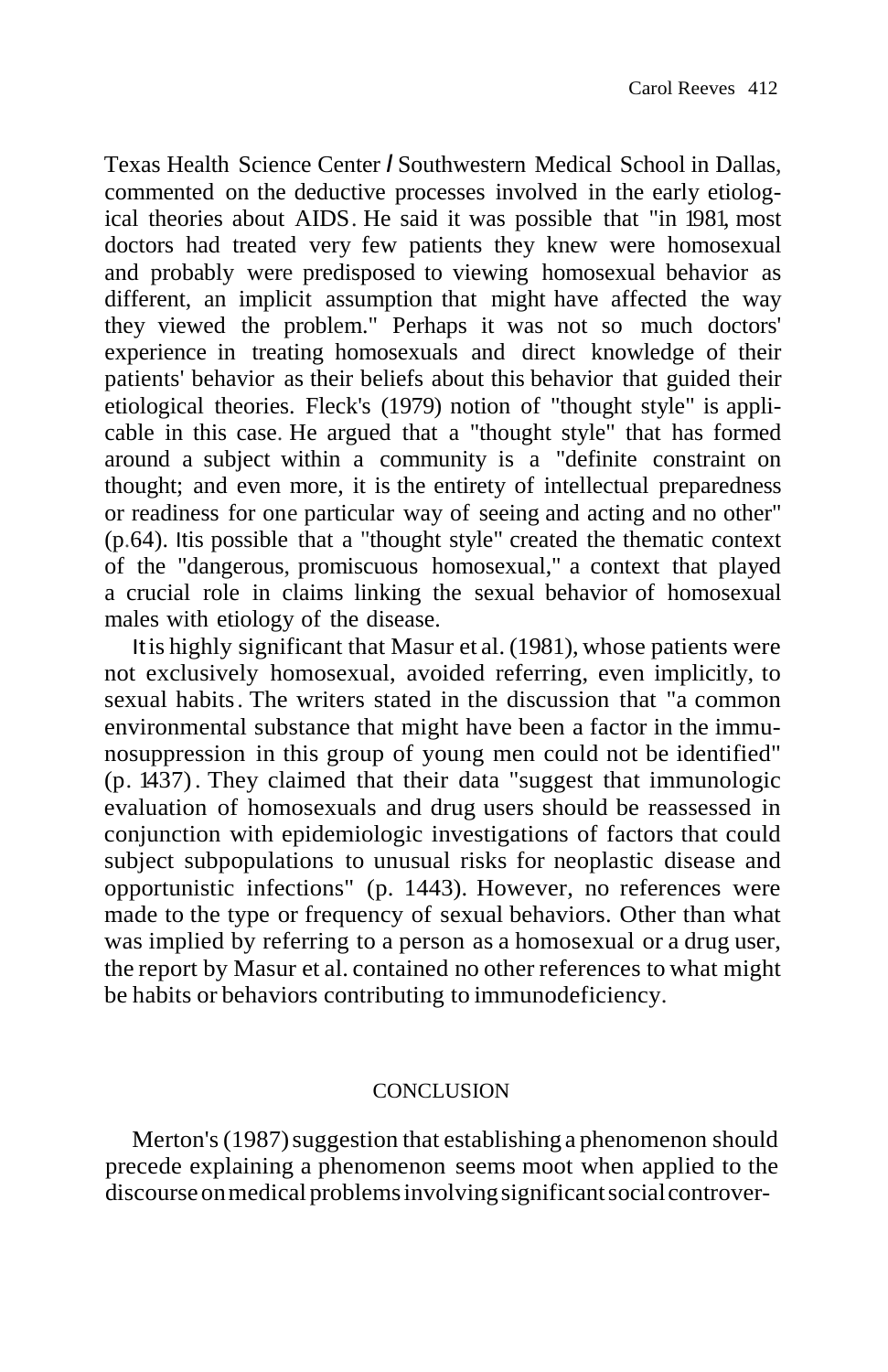sies. In the case of AIDS, the possibility of disease transmission, the magnitude of the suffering, and the necessity of defining risks and risk groups in order to predict, detect, and prevent the disease were more than likely exigencies that forced Gottlieb et al. and Siegal et al. to explain the problem before there was a consensus about its existence. Itis possible that in biomedical discourse in general, explaining a problem is actually part of the process of its establishment. In epidemiology, for example, determining causes of disease, which helps to establish risks and risk groups, might naturally coincide with the characterization of the effects. However, because of the socially volatile nature of AIDS, it would be wrong to generalize that the patterns of establishing and explaining the phenomenon are combined in most scientific papers.

The findings presented here, however, suggest that the two patterns of establishing and explaining the phenomenon require very different rhetorical strategies. In characterizing the immunodeficiency observed in their patients as a new medical problem, the writers of these early reports on AIDS demonstrated that *old* knowledge was inapplicable and that *old* diagnostic and treatment procedures resulted in failure; through descriptions of disease progression, they constructed a context of mystery and surprise. But in their efforts to explain the condition, the writers applied disciplinary knowledge of infection rates in homosexual males as well as more implicit assumptions about the dangerous nature of male homosexual behavior to make their propositions seem self-evident.

The explanations of disease etiology in these reports derived from a complex interplay of prevailing social assumptions, disciplinary knowledge, and first-hand experience . The presumed link between what was considered specifically male homosexual behaviors and AIDS helps to explain why early researchers failed to recognize the danger to blood transfusion and blood product recipients, sexual partners of AIDS patients, and babies born to infected mothers. However, the etiological claim linking homosexual activity and disease can be viewed as the result of both cognitive and social processes that are common in theory construction. Though found later to be inaccurate, the hypothesis that acquired immunodeficiency was caused by some factor in homosexual behavior reveals the connection between beliefs about male homosexual behavior, on one hand, and knowledge and experience of homosexual diseases, on the other. According to Fleck (1979), scientists usually begin with prevailing social attitudes and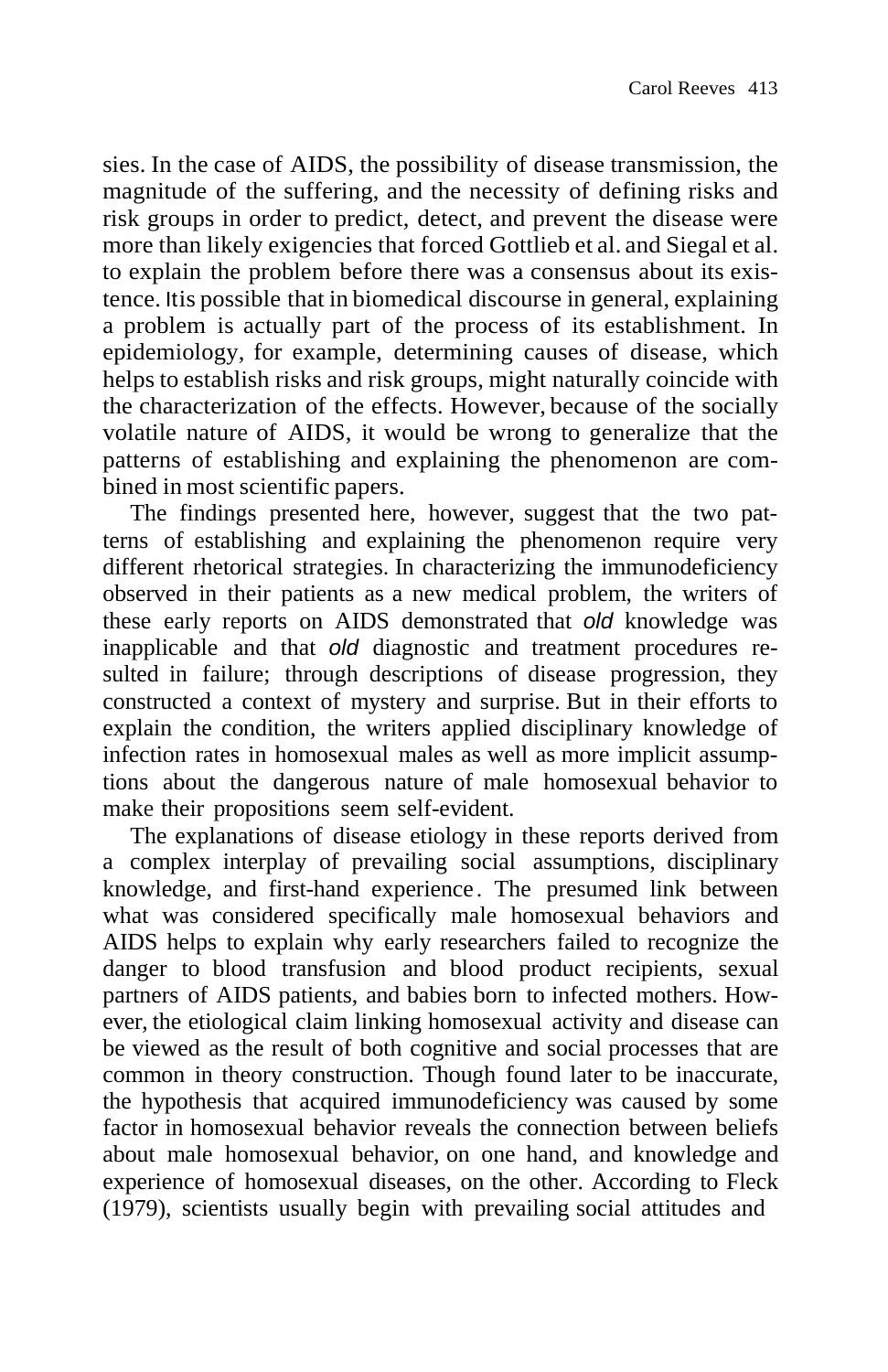assumptions: "From false assumptions and irreproducible initial experiments an important discovery has resulted after many errors and detours" (p. 76). The implication isthat discovery would be impossible without the errors and false starts that resultfrom mistaken beliefs.

Rather than inhibiting progress in AIDS research, false starts, such as these early hypotheses about AIDS etiology, may have actually stimulated the conflict necessary for more substantive explanations. As Fleck argued : "When two ideas conflict with each other, all the forces of demagogy are activated.And it is almost always a third idea that emerges triumphant :one woven from exoteric ... and controversial strands" (p. 120). Rather than placing blame on the practitioners who first treated patients or researchers who carried out the first investigations, we should view the early explanations of AIDS as illustrations of how belief, experience, and documented knowledge are linked in scientists' efforts to construct theories and then argue the validity of those theories.

Likewise, it would be injudicious to argue that these writers were unconscious of the implications of the language they employed. Sontag (1988) implied that those who characterized AIDS and its risk groups used language without being fully aware of its ideological and social ramifications. However, it is also possible to argue that those first announcing the discovery of a new form of immunodeficiency consciously chose language that underscored the magnitude of the problem. In these early medical reports, the writers faced the rhetorical problem of establishing the new phenomenon so that the medical community would comprehend the full potential of the disease as a deadly public threat. The depiction of AIDS as inevitably fatal and mysterious worked rhetorically to recruit the research community to solve an urgent problem.

Perhaps with diseases like AIDS, writers are, in fact, more concerned with, as Sontag (1988) suggested, gaining "rhetorical control over the illness," in gaining control over "how it is possessed, assimilated in argument and in cliche" (p. 94). Sontag's purpose is to challenge this process. However, our purpose as rhetoricians should be to try to *understand* the process. We need a thorough understanding of how rhetorical patterns contribute to the identification of research problems and the creation of disciplinary consensus. We also need to identify generic as well as discipline-specific patterns in order to lay the groundwork for a truly cross-disciplinary rhetorical theory.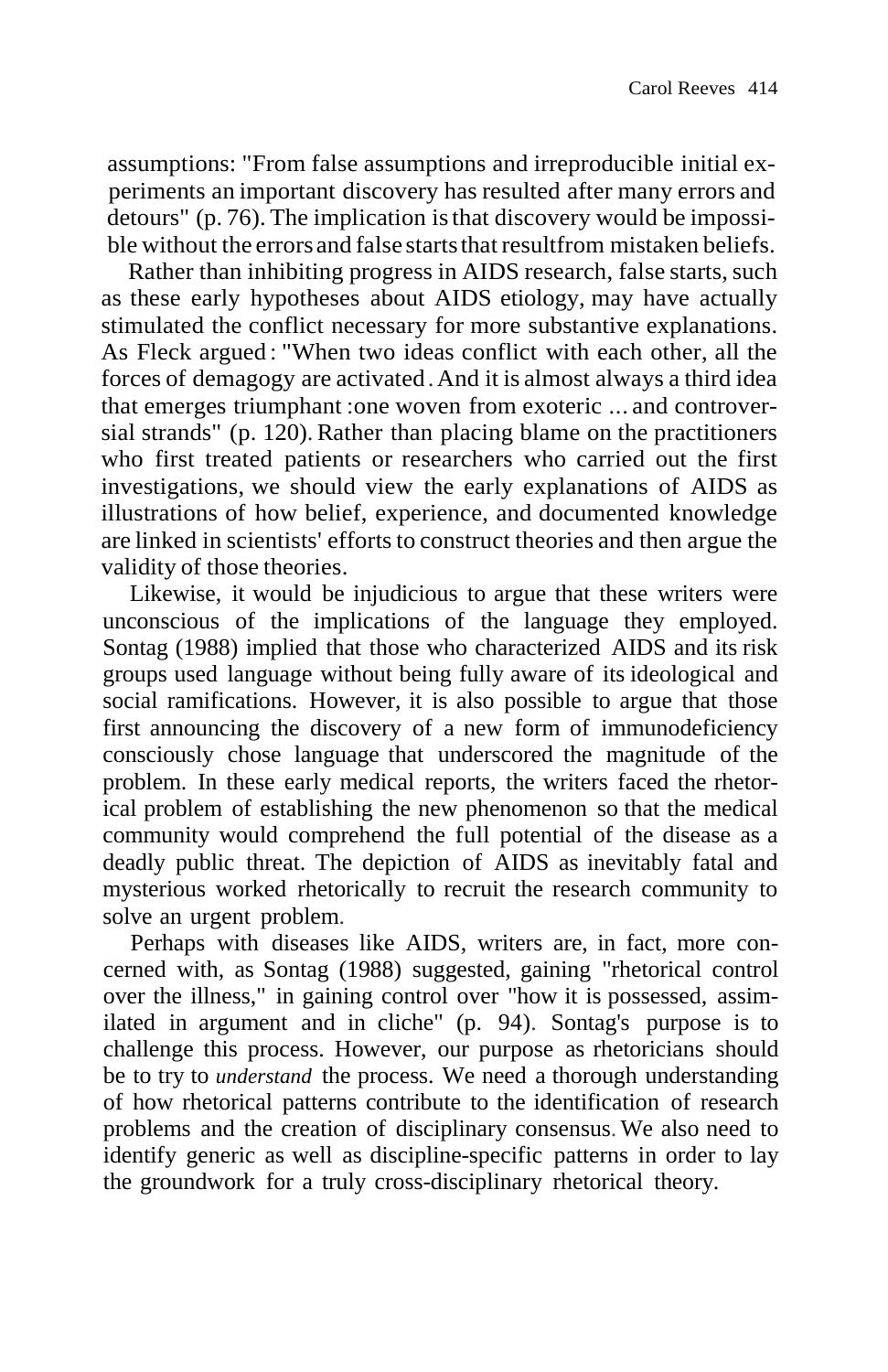#### **REFERENCES**

- Aristotle. (1960). *The rhetoric of Aristotle .* (L. Cooper, Trans.). Englewood Cliffs, NJ: Prentice-Hall.
- Bazerman, C. (1984). Modem evolution of the experimental report in physics: Spectroscopic articles in *Physical Review,* 1893-1980. *Social Studies of Science, 14,*163-196.
- Burke, K. (1966). *Language assymbolic action:Essays on life,literature,and method.*Berkeley and Los Angeles: University of California Press.
- Durack, D. T. (1981). Opportunistic infections and Kaposi's Sarcoma in homosexual men.*NewEngland Journal ofMedicine,305,*1465-1467.
- Fahnestock, J. (1986). Accommodating science: The rhetorical life of scientific facts. *WrittenCommunication,48,*275-296.
- Fleck,L.(1979).*Genesisand development of a scientific fact* (T.J.Trenn &R.Merton,Eds., T. J. Trenn & F.Bradley, Trans.). Chicago and London: University of Chicago Press.
- Gallo, R. C. (1987). The AIDS virus. *Scientific American,* January, 47-65.
- Gilkey, F. W. (1982). Medical correspondence. *New England Journal of Medicine, 306,* 932-933.
- Gottlieb, M. S., Schroff, R., Schanker, H. M., Weisman, J. D., Fan, P.T., Wolf, R. A., & Saxon, A. (1981). Pneumocystis carinii pneumonia and mucosa! candidiasis in. previously healthy men.*New England Journal of Medicine, 305,* 1425-1430.
- Grinnell, F. (1987).*The scientific attitude.* Boulder and London: Westview.
- Halloran, M. (1984). The birth of molecular biology: An essay in the rhetorical criticism of scientific discourse. *Rhetoric Review, 3,*70-83.
- Holton, G. (1965). *Science and culture:A study of cohesive and disjunctive forces.* Boston: Houghton Mifflin.
- Latour,B.,&Woolgar,S.(1979). *Laboratory life:Thesocial construction ofscientificfacts.* London: Sage.
- Masur, H., Michelis, M.A., Greene, J. B., Onorato, I.0., Vande Stouwe, R. A., Holzman, R. S.,Wormser, G.,Brettman, L., Lange, M., Murray, H.W.,& Cunningham-Rundles, S. (1981). An outbreak of community-acquired *pneumocystis carinii* pneumonia. *New EnglandJournal ofMedicine,305,*1431-1438.
- Merton, R. (1973). *The sociology of science* (N. W. Storer, Ed.). Chicago: University of Chicago Press.
- Merton, R. (1987). Three fragments from a sociologist's notebooks: Establishing the phenomenon, specified ignorance, and strategic research materials. *Annual Review ofSociology, 13,*1-28.
- Myers, G. (1984). The social construction of two biologists' proposals.*Written Communication,* 2, 219-245.
- Overington, M. A. (1977). The scientific community as audience: Toward a rhetorical analysisofscience.*Philosophy and Rhetoric, 10,*143-165.
- Pneumocystis pneumonia. (1981).*Morbidity and Mortality Weekly Report, 30,* 250-252.
- Polanyi, M. (1964). *Science,faith and society.* Chicago: University of Chicago Press.
- Popper, K.(1962). *Conjectures and refutations: Thegrowth of scientific knowledge.* New York and London: Basic Books.
- Shilts,R. (1987).*And the band played on:Politics, people, and theAIDS epidemic.*New York: Saint Martin's.
- Siegal, F. (1983). *AIDS: The medical mystery.* New York and London: Grove.